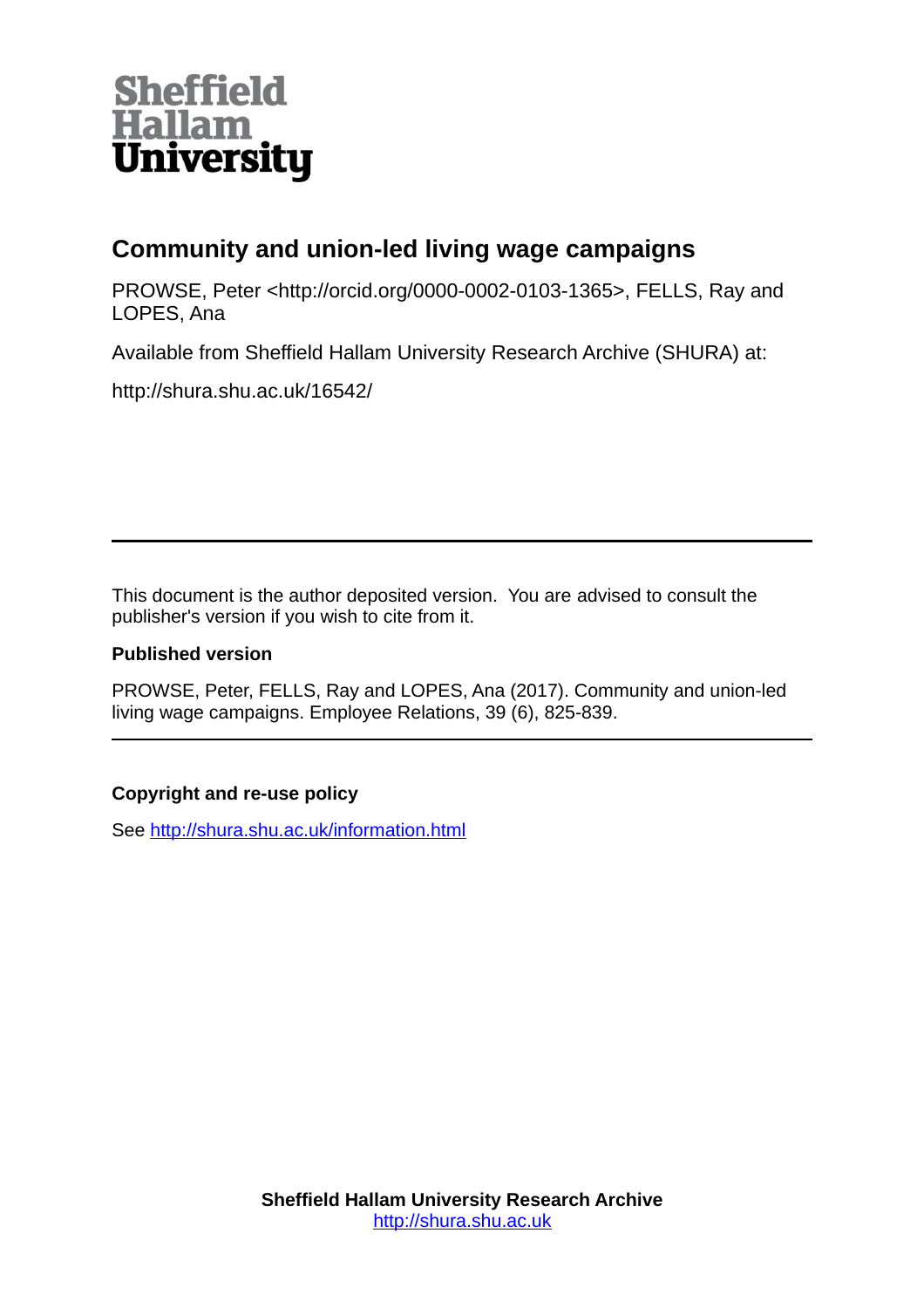



# **Employee Relations**

Community and union-led Living Wage campaigns Peter Prowse, Ana Lopes, Ray Fells,

### **Article information:**

To cite this document:

Peter Prowse, Ana Lopes, Ray Fells, (2017) "Community and union-led Living Wage campaigns", Employee Relations, Vol. 39 Issue: 6, pp.825-839, <https://doi.org/10.1108/ER-03-2017-0053> Permanent link to this document: <https://doi.org/10.1108/ER-03-2017-0053>

Downloaded on: 14 September 2017, At: 03:17 (PT) References: this document contains references to 48 other documents. The fulltext of this document has been downloaded 31 times since 2017\*

## **Users who downloaded this article also downloaded:**

(2017),"Low pay and the living wage: an international perspective", Employee Relations, Vol. 39 Iss 6 pp. 778-784 <a href="https://doi.org/10.1108/ER-08-2017-0185">https://doi.org/10.1108/ ER-08-2017-0185</a>

(2017),"Contemporary UK wage floors and the calculation of a living wage", Employee Relations, Vol. 39 Iss 6 pp. 815-824 <a href="https://doi.org/10.1108/ER-03-2017-0048">https://doi.org/10.1108/ ER-03-2017-0048</a>

Access to this document was granted through an Emerald subscription provided by All users group

# **For Authors**

If you would like to write for this, or any other Emerald publication, then please use our Emerald for Authors service information about how to choose which publication to write for and submission guidelines are available for all. Please visit www.emeraldinsight.com/authors for more information.

### **About Emerald www.emeraldinsight.com**

Emerald is a global publisher linking research and practice to the benefit of society. The company manages a portfolio of more than 290 journals and over 2,350 books and book series volumes, as well as providing an extensive range of online products and additional customer resources and services.

Emerald is both COUNTER 4 and TRANSFER compliant. The organization is a partner of the Committee on Publication Ethics (COPE) and also works with Portico and the LOCKSS initiative for digital archive preservation.

\*Related content and download information correct at time of download.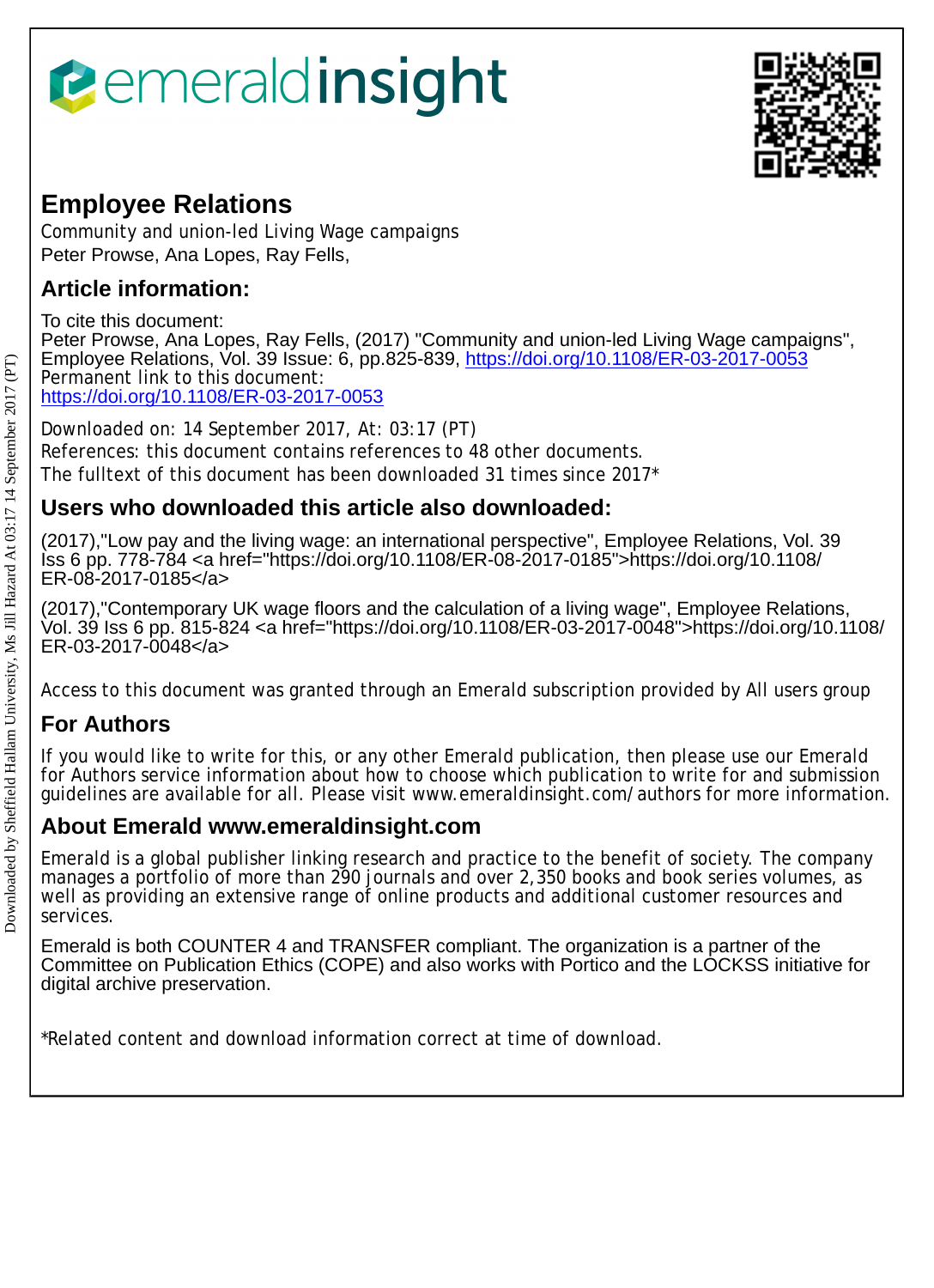# Community and union-led Living Wage campaigns

Peter Prowse

Sheffield Business School, Sheffield Hallam University, Sheffield, UK Ana Lopes

Business School, Newcastle University, Newcastle upon Tyne, UK, and Ray Fells

University of Western Australia Business School, University of Western Australia, Crawley, Australia

#### Abstract

**Purpose** – The purpose of this paper is to demonstrate different approaches to effective campaigning in support of the Living Wage and so this paper contributes to the broader debate over the nature of the union movement's engagement with community groups in pursuit of workplace and social issues.

Design/methodology/approach – The paper presents a systematic comparison of a union-led and a community-led campaign, drawing primarily upon interview and survey data.

Findings – Though different, both campaigns met with a measure of success in improving employee pay and in increasing union membership suggesting a pragmatic approach to the building of union-community relationships.

**Practical implications** – The paper shows the need for campaigners to adopt a strategic approach in identifying the target for their campaign, and also the importance of shaping a persuasive argument.

**Originality/value** – The paper reaffirms the importance of traditional union-led campaigning alongside campaigning through engagement with community groups and so offers a broader framework for exploring the relationships between union and community groups.

Keywords Living Wage, Community campaigns, Social movement unionism, Union campaigns Paper type Research paper

#### Introduction

Trade unions in Britain, as elsewhere, have faced a sustained challenge to their role and there has been extensive debate, analysis (and practical action) over the most appropriate way for the union movement to respond to these challenges (Kelly, 1998; Heery et al., 2003). At the forefront of this debate has been the notion of social movement unionism whereby unions engage with other community groups in pursuit of broader societal issues, not just workplace ones (Fairbrother and Webster, 2008; Parker, 2011). A union strategy of broader community engagement can be contrasted with more traditional forms of union activities, most particularly the pursuit of improved pay and conditions for members through industrial campaigns. Community engagement envisaged in social movement unionism and industrial campaigning are not mutually exclusive and both can take many forms.

One important aspect of social movement unionism is that it envisages engagement over a broad agenda of social and political issues. However, a significant theme of research has,

<sup>©</sup> Peter Prowse, Ana Lopes and Ray Fells. Published by Emerald Publishing Limited. This article is published under the Creative Commons Attribution (CC BY 4.0) licence. Anyone may reproduce, distribute, translate and create derivative works of this article ( for both commercial and non-commercial purposes), subject to full attribution to the original publication and authors. The full terms of this licence may be seen at<http://creativecommons.org/licences/by/4.0/legalcode>.



Employee Relations Vol. 39 No. 6, 2017 pp. 825-839 Emerald Publishing Limited 0142-5455 DOI 10.1108/ER-03-2017-0053

825 Living Wage campaigns

**Community** and union-led

> Received 7 March 2017 Revised 22 July 2017 Accepted 28 July 2017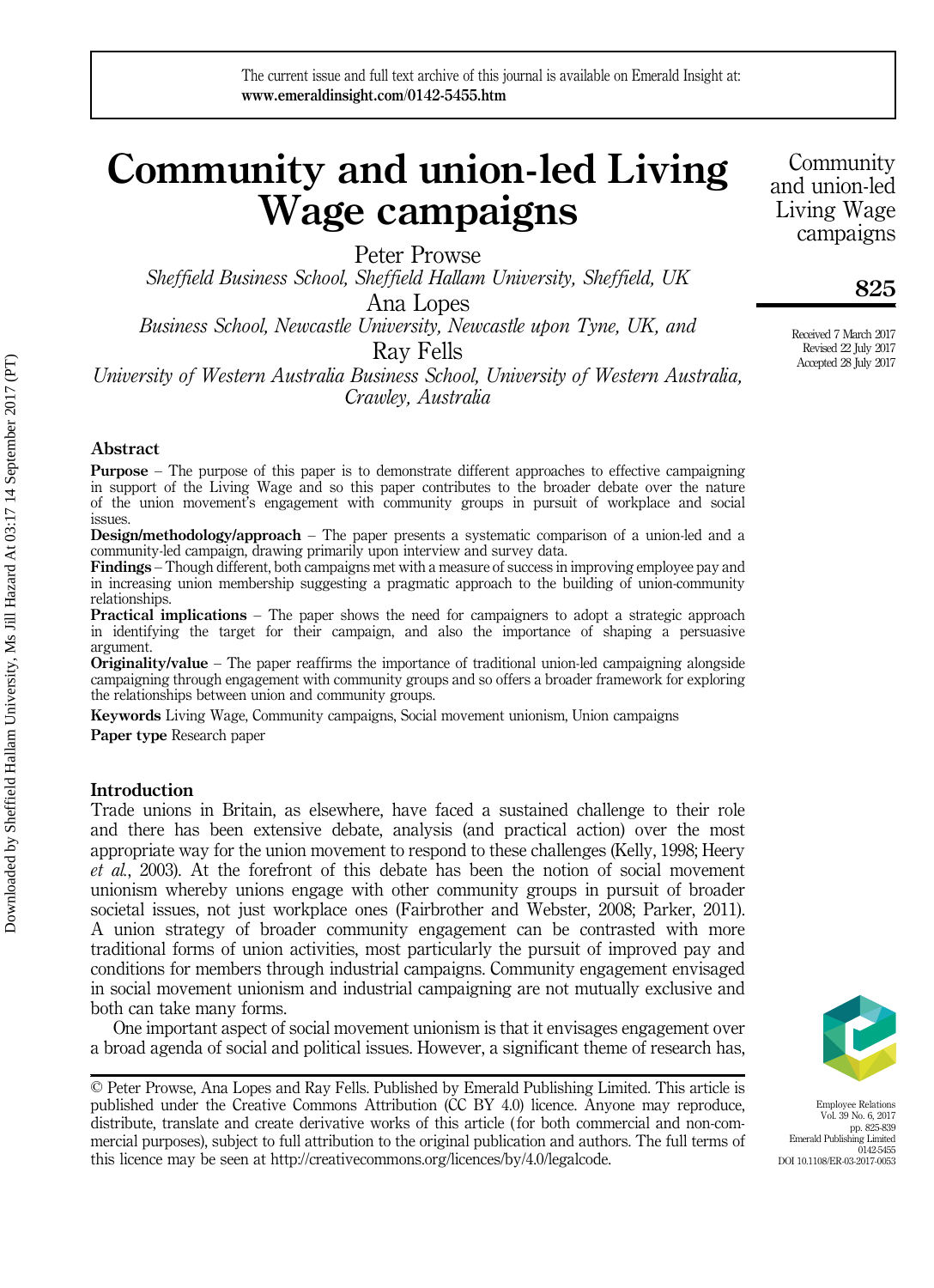not unexpectedly, related to the nature of union-community campaigning over workplace issues, typically over issues of low pay and poor working conditions. The emergence of community-led campaigns about achieving a Living Wage (Devinatz, 2008; Holgate and Wills, 2007; Luce, 2004, 2007; Parker, 2011; Wills, 2008) is a good example of the blend of community and union campaigning about what is ultimately a workplace issue, though one with important social ramifications for the workers concerned. However, the Living Wage issue has also been pursued through more traditional union- rather than community-led campaigns raising questions about the nature of the respective campaigns. This paper offers one such comparison, between a community-led campaign over the Living Wage in London with a union-led campaign in the local government sector. Both campaigns provide insights into the importance of collective action, in whatever form, to achieve improved pay and conditions for workers in some of the most challenging sectors of the economy.

#### Union and community campaigning

The traditional workplace role of the unions in building membership strength and then campaigning on industrial issues has come under challenge from neo-liberal economics driving public policy. Union movements around the world have had to engage in soul searching as their memberships have declined (Fairbrother and Webster, 2008; Frege and Kelly, 2004; Lambert, 2013; Robinson, 2000). The globalisation of production processes poses further challenges for low paid workers and the unions (Miller and Williams, 2009) and while workplace organising may be regarded as necessary for union renewal (Heery, 2015) it is no guarantee of success (Hickey *et al.*, 2010).

Unions have long sought to gain and exercise political influence to secure government policies and legislation that favours and protects employees (Webb and Webb, 1902). Although the links between the union movement and the Labour Party have become more volatile (Ludlam and Taylor, 2003) the political route to influence is still seen as a means of union renewal (Heery et al., 2003).

Besides operating in the political sphere unions have always been a social movement campaigning for issues beyond the workplace and in response to the challenges they face, they have seen the benefit of alliances with other similarly motivated organisations (Bernaciak et al., 2014, pp. 56-58; Parker, 2008). Holgate (2013) reminds us of the influence of religious teachings on the early union movement. In recent times, faith groups often find themselves campaigning on social issues that have arisen as a consequence of events in the workplace. In doing so they may find themselves campaigning alongside trade unions fighting the same issue. Other community groups can find themselves in the same situation (see e.g. Fine, 2007) and so the potential for cooperation is clear. Not only is there some commonality in the issues of concern that these various bodies are campaigning over there is also some similarity of method. The role of the lay organiser building up the solidarity and activism amongst the union membership is similar to that of those who find themselves leading community campaigns. It is often the union that has the practical experience in coalition building and organising a campaign but it is the community group that has the ability to get a crowd to rally outside an employer's premises (Luce, 2005). However, this blend of campaigning capabilities does not always prove to be sufficient; some commonality of ideology and culture as well as of goals is needed (Fine, 2007; Holgate, 2015a).

Community-led Living Wage campaigns have originated from an American-style strategy of community organising. Having a clear local focus these campaigns place great emphasis on the training of local volunteers and potential leaders "to act collectively on their own behalf" (Whitman, 2006). Training and education is seen as crucial as it is the main vehicle used to inculcate a deeper understanding about the nature, culture and ideology of broad-based organising (Holgate, 2015a). Moreover, community organisations aim to develop a base of organised people and this is achieved through relational meetings. The basic "building block"

826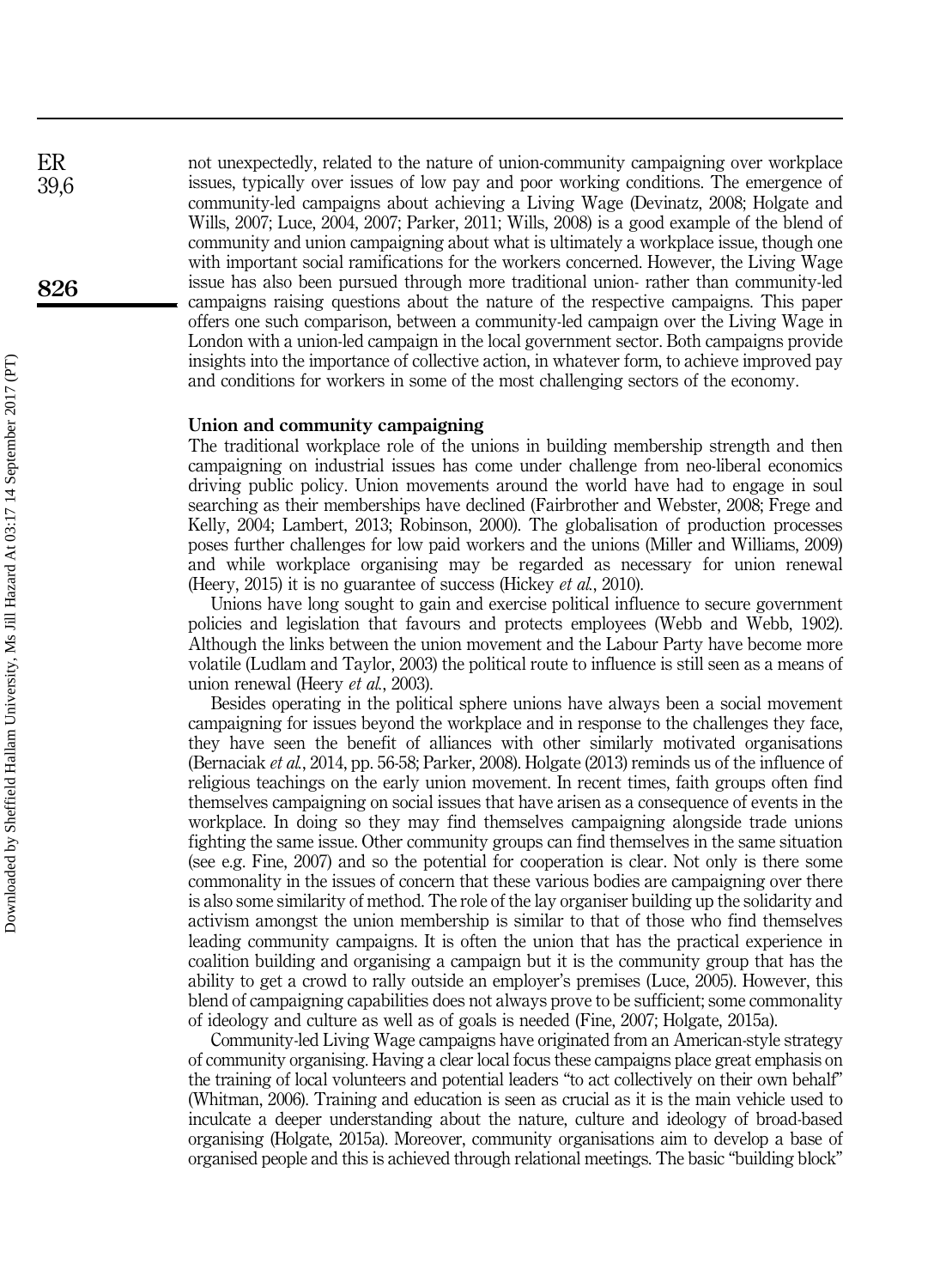of community organising is the one-to-one relational conversation between community members (Tapia, 2013). Community-led Living Wage campaigns have typically involved some form of direct or public action. Classic examples include asking questions in companies' AGMs, public marches, carol singing and events such as "flashmops", where community alliance members congregated quickly in supermarkets with mopping and other cleaning instruments and called the employer to consider the Living Wage, in a song (Parsons, 2011). Such actions are usually accompanied by strategic use of the media.

We should here highlight the difference between a community-led campaign and the appeals made by unions and workers to the general public for community support for an industrial campaign they are waging. Unions have always sought – where they can get it – favourable press coverage and public participation in rallies, etc. Sometimes the union and workers are more creative. Cleaners working for contractors in CBD offices in Sydney developed their own version of a "flashmop" event as part of Unite's CleanStart campaign for better pay and working conditions. To create awareness of their situation cleaners put toilets in the entrances to the plush office blocks and asked incoming workers to try to clean it in 35 seconds, the time allowed in the contract tender document. This was part of a broader union strategy to place pressure, via the occupiers of buildings on the owners and property managers rather than on the immediate employer of the cleaners (Fells, 2015).

The forms and extent of union engagement with community groups can vary ranging through an ad hoc arrangement, a simple coalition to a deeply engaged relationship (Tattershall, 2006). Ad hoc partnerships are characterised by their instrumentality and issue or event specificity. Simple partnerships have a more formal structure of decision making between union and community group but again as a sense of instrumentality about it. Where union and community groups have common interests around a broad social nature, this provides the basis for a more committed relationship and ongoing interaction with formal joint decision making and activities to strengthen the interaction between union and community members. In a sense, the actions in pursuit of the social goals are no longer "joint" actions between union and community groups (reflecting an instrumentality of interaction) but actions by a new self-sustaining entity.

Despite a potential common interest, union engagement with community groups is not inevitable as it poses a strategic challenge for unions, often at a time when low membership revenue means they are least able to respond to new challenges. When the focus of community activism is over an issue that is not related to workplace issues, such as the withdrawal of government services, or environmental concerns over a proposed business development then unions have to carefully consider devoting increasingly scarce resources to activities that are not directly related to their members' needs for improved working conditions and employment protection. When unions do seek to engage their engagement is impacted by their organisational structures that tend to be hierarchical (Symon and Crawshaw, 2009) while community activism is more organic (Tattersall, 2015). Within unions there can be differing responses with, for example, support for community engagement at the executive level and actively pursued by individual union officials, but with less engagement at from intermediate levels within the union (Simms and Holgate, 2010; Tattershall, 2006). This merely reflects pressure on union officials as they go about the business of looking after their membership. Some unions have sought to overcome the potential tensions of engagement with community groups by opening their membership to the unemployed and others who would not typically be union members (Holgate, 2015b).

#### Low pay as a campaign issue

Low pay remains an international issue (Laliberte, 2012) that affects individual workers, even in developed economies (Lohmann, 2009) with, for example, workers in Italy's high fashion industry found to be working for less than a Living Wage (Abiti Puliti, 2014). Institutional approaches – whether through collective bargaining or statutory minima – are not providing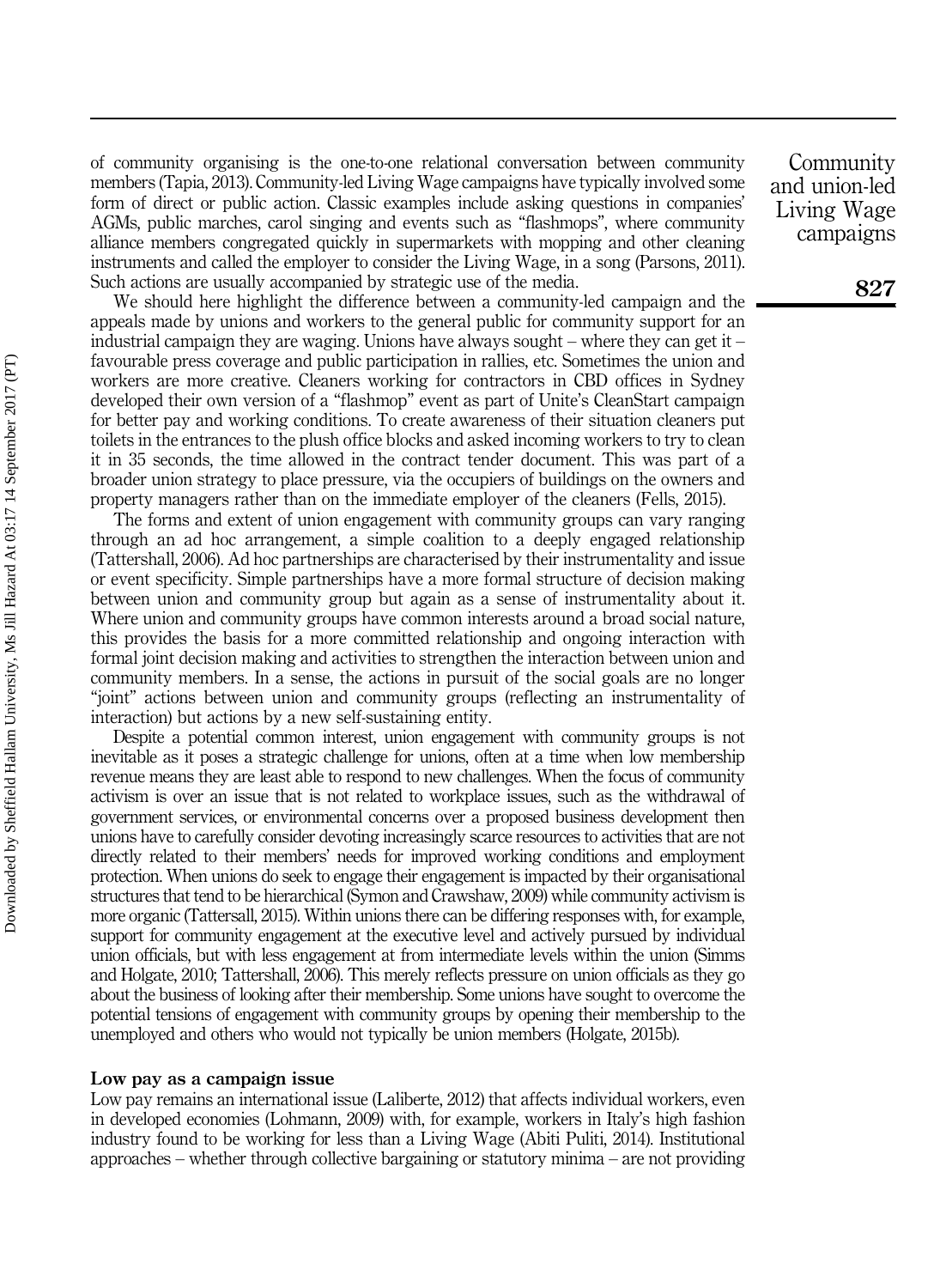a definitive route through which to address the issue (Garnero et al., 2015; Muller and Schulten, 2017). It is not surprising that, over time, low paid workers have looked to other ways to campaign for an improvement in their wages and in their working lives.

Every successful campaign needs a repertoire that resonates beyond the immediate actors. It is hard to argue against the notion that a worker would be paid enough to live on. This notion has been embedded in the Australian wage determination system from its inception in 1904 and, as will be shown below, has been at the heart of successful campaigning in the USA and elsewhere. The economic effects of introduction of a Living Wage are still unclear, in part because of the localised nature of campaigns (Fairris and Reich, 2005) but the moral nature of the argument being raised has provided a new dimension to the more traditional debate ("wage rise or job loss") around the minimum age and has offered a counter to the marketdriven argument of neo-liberalism. This reshaping of the argument over pay levels has, in the UK, assisted the emergence of employer support through organisations such as the Living Wage Foundation and increasing (but still seemingly reluctant) acceptance by government that the national minimum wage is not a Living Wage.

While the concept of a Living Wage is not new the modern Living Wage movement is viewed as having developed in America in the municipal government sector. In 1994, seeing full-time employees coming to their soup kitchens, Baltimoreans United in Leadership Development (a coalition of churches, trade unions and neighbourhood groups) started campaigning for a Living Wage (Luce, 2007). Their campaign spread and Lammam (2014) reported that more than 140 American municipalities have Living Wage laws. In contrast, the modern campaign for a Living Wage in the UK emerged in the commercial district of London's Canary Wharf. The East London branch (TELCO) of the community organisation Citizens UK launched the campaign in 2001 staging protest actions which led to payment of the Living Wage at prominent city banks. The campaign became national and is coordinated by the Living Wage Foundation, established in 2011 by Citizens UK. As a direct result of these campaigns, wage increases have been secured in universities, banking and financial services, healthcare, cleaning, hospitality, catering and retail (Holgate and Wills, 2007; Lopes and Hall, 2015a). A Living Wage campaign has also developed in New Zealand where the legislative framework for collective bargaining was essentially dismantled (Parker, 2011). Campaigns to achieve a Living Wage increasingly feature in developing countries such as Indonesia and Myanmar (Ford and Gillan in this journal), often as part of grass-roots political campaigns in elections (Anker and Anker, 2017).

Holgate (2015a), Tattersall (2005) and others raise questions about why unions do not engage more fully with communities and where they do, whether such engagement can be sustained. In presenting two case studies of campaigning around the same Living Wage issue, this paper offers some insights towards an answer to this question as well as some perspectives on the nature of collective campaigning.

#### Methodology

Both case studies have been developed through surveys, interviews and documentary analysis. The first case is of a community-led campaign at University of East London where cleaners and other workers combined together, with the support of the East London Communities Organisation (TELCO; a branch of Citizens UK) to improve their pay and working conditions. Unison also became involved. The first stage of this research took place in 2011 and it involved a survey of the cleaning staff at UEL  $(n=39, a$  response rate of 43 per cent). The survey focussed on the workers' motivations and experience of migration, as well as on their experience of political activity, social and civic activities and church activities. This was supplemented by a round of eight semi-structured interviews with cleaning staff at UEL ( four women and four men). The interviews aimed to explore topics that emerged from the survey in greater depth. This phase of the research was also supplemented by participant observation at different stages of the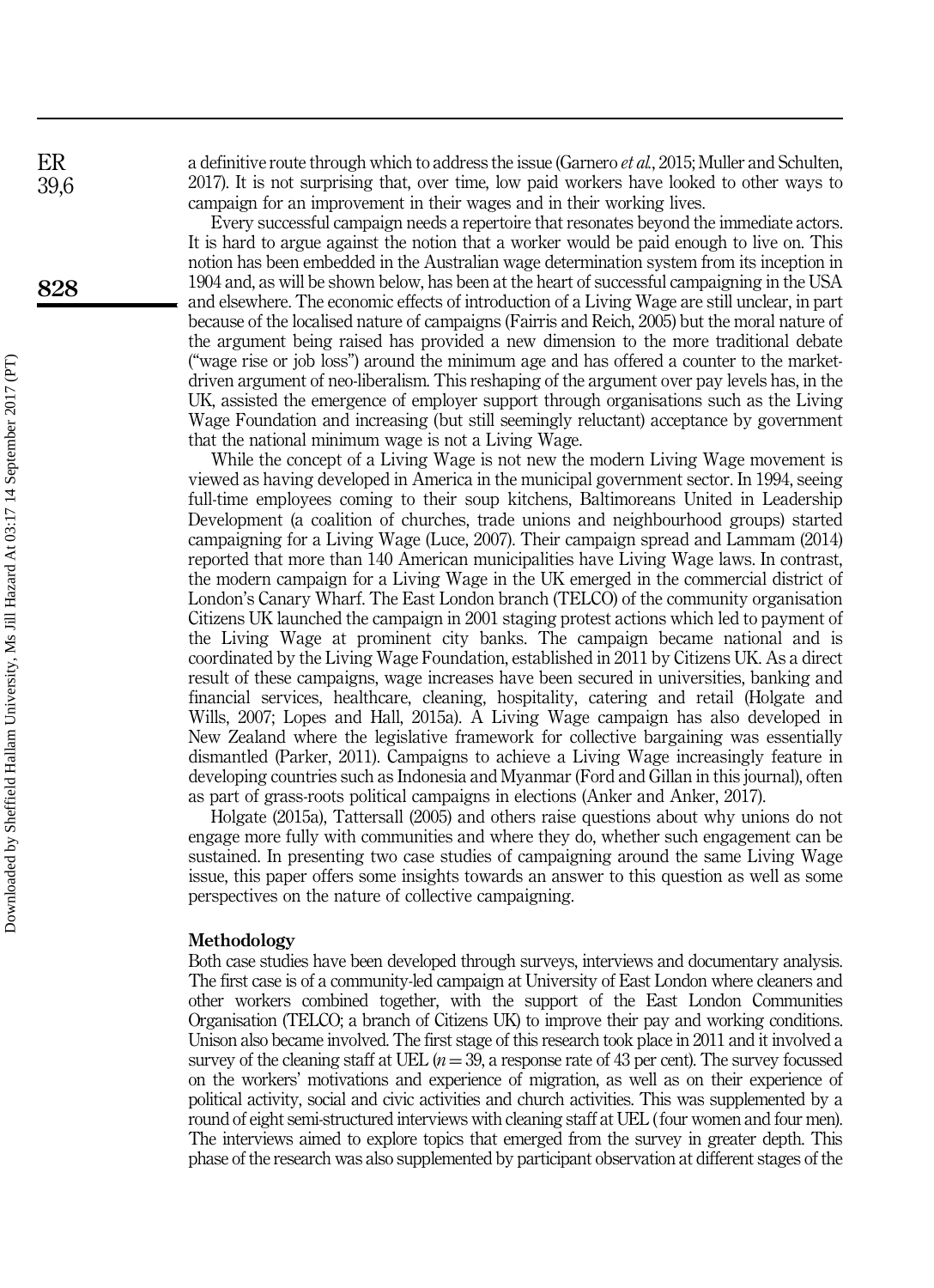campaign, including meetings, a complaints choir and a week-long training course delivered by Unison Hidden Workforce Unit. During a second stage, a year after the implementation of the Living Wage (2012), a second questionnaire was distributed to cleaning staff. Questions covered pay and working conditions, workloads, overtime and hours, payments and grievances. In total, 41 responses were received, a 46 per cent response rate. The same themes were further explored in a focus group and seven semi-structured interviews. All interviews were conducted face to face, either in the workplace or in the participant's home, depending on the interviewee's choice and where they felt more comfortable and safe. They lasted on average 45 minutes. The interviews were conducted in the participant's first language (Portuguese or Spanish) and subsequently translated. Interviewees were invited due to their involvement in the Living Wage campaign under study. Given the small size of the total population, these reasonably small samples were deemed representative and the interviews provided a sense of theoretical saturation. Quantitative and qualitative data were stored in password protected computers. Participant anonymity was maintained at all times. This was crucial, as cleaning staff who had taken a very active role in the campaign feared bullying and victimisation.

The second case involves the General Municipal and Boilermakers (GMB) which organised a national campaign for the Living Wage in the local government sector. Interviews were conducted in 11 local authorities (see with 7 GMB officials (three national officers and two regional secretaries), 14 local lay officials involved in the campaigns and 13 HR directors between 2013 and 2016. All union interviewees were asked to evaluate the effectiveness of the local and national campaign and outline local campaigning effectiveness. The HR directors were all asked why they adopted the Living Wage and what obstacles prevented them from agreeing to pay immediately. The local authority areas in Table I included four London Councils, Lancashire (1), North West (2), Yorkshire (2), Wales (1) and South West (1). Information on the numbers of direct and sub-contracted employees and the estimated costs of the campaigns are in Table I.

The data from the two cases were analysed using a thematic analysis framework of organising questions derived from the literature relating to community-union campaigning, starting with the work of Tattershall (2006) who offers a typology of union-community relationships based on the depth of engagement.

#### The community-led campaign

The community-led case reported here is the campaign to implement the London Living Wage at a university in London's East End (UEL). (For a fuller account of the campaign,

| Employees affected   |                               |                           |                    |  |  |  |
|----------------------|-------------------------------|---------------------------|--------------------|--|--|--|
| Local authority      | Direct employees              | Employed by subcontractor | Total cost $(E)$   |  |  |  |
| London (Hounslow)    | 283                           | 811                       | 109,375            |  |  |  |
| London Barnet        | $390(341+49 \text{ causals})$ | 497                       | 424.106            |  |  |  |
| London Islington     | 20                            | 500                       | 123,000            |  |  |  |
| London Barking       | 286                           | 497                       | 106,000            |  |  |  |
| North West Liverpool | 600                           | 600                       | 52.920             |  |  |  |
| North West Knowsley  | 900                           | 0                         | $1,267,200$ (est.) |  |  |  |
| Lancashire-Wigan     | 235                           | 0                         | 330,880            |  |  |  |
| Wales Cardiff        | 2.000                         | 0                         | 1,000,000          |  |  |  |
| Yorkshire Sheffield  | 257                           | 3,257                     | 908,000            |  |  |  |
| <b>Bradford</b>      | 2,265                         | 2,000                     | 1,600,000          |  |  |  |
| Exeter South West    | 56                            | $\left( \right)$          | 25,000             |  |  |  |
|                      | 13.292                        | 8,319                     | 5.946.481          |  |  |  |
|                      |                               |                           |                    |  |  |  |

Community and union-led Living Wage campaigns

Table I. Outline of local councils in GMB national Living Wage campaign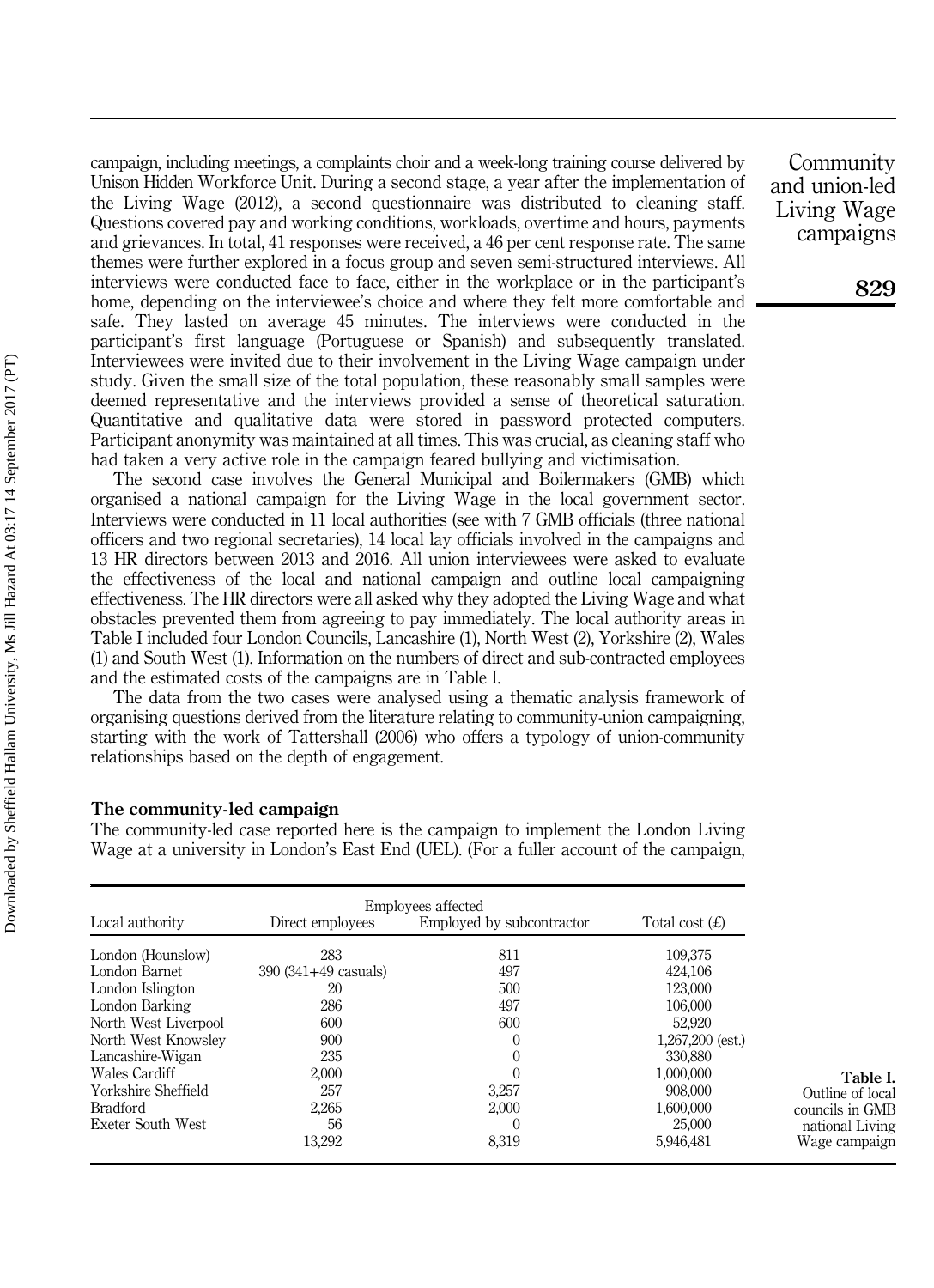see Lopes and Hall, 2015b.) The campaign was instigated in 2010 when, in a presentation to the students, a TELCO speaker drew attention to the fact that the sub-contracted cleaning employees were not paid the Living Wage Foundation rate. As awareness began to translate into action TELCO took the lead, and this leadership continued through the campaign. The initial campaign team included academics, students and cleaning workers. Unison's UEL branch had not recruited among the cleaning staff because the cleaners were employed by contractors, not the university. Initially the union office was unable to offer direct organising support but did find a way to do so under the umbrella of its Hidden Workforce project ([www.unison.org.uk/tag/hidden-workforce/\)](www.unison.org.uk/tag/hidden-workforce/). This project was an initiative to give support to marginalised workgroups and was able to provide encouragement and practical support through workshops to help the workgroup develop and manage their campaign.

The following survey response from a male cleaning worker prior to the introduction of the Living Wage at UEL, also summarises the main issues that prompted the campaign: "Working this kind of hours – 6am to 8am – we deserve a better wage. Besides, they give us a lot of work for such few hours". Phase 1 of the campaign was kick started by a letter requesting a meeting with the university's vice-chancellor to discuss the Living Wage. The aim was to build a relationship with senior management and gain recognition, a strategy that was in part successful as it resulted in the vice-chancellor announcing that the university would sign up to be a Living Wage employer and that it would be introduced as contracts came up for re-tendering in 2011. The campaign then entered a new phase, aiming at speeding up the tendering process and implementation of the Living Wage. The main campaign tool used was the performance of a "complaints choir" in which the cleaning staff put their "complaints" in a song, such as by a 58 year old female Dominican worker: "Mucho trabajo, Y poca plata, Lots of work, Not enough money".

The campaign team produced a three-minute film containing footage of the choir practices and interviews with cleaning staff. This was posted on YouTube and caught the attention of the vice-chancellor, succeeding in its aim of focussing attention on the tendering process and getting the ethical track record of the company pushed up the agenda. (The film can be viewed at: [www.youtube.com/watch?v](www.youtube.com/watch?v=y-aRNW-Rst)=y-aRNW-Rst.) Supportive members of community groups attended the workgroup's activities and in doing so helped the employees feel less vulnerable to potential retaliatory action by the employer.

UEL's cleaning workers received the Living Wage in August 2011 and in 2013 the university became an accredited Living Wage employer. In the same year, UEL students and staff launched a campaign to introduce the Living Wage at London City Airport, following requests from cleaning staff for assistance. Unlike other unions, Unison's involvement with Citizens UK has been continuous and sustained (Holgate, 2015b).

#### The union-led campaign

Pay and conditions in the local government sector are established through negotiations in a National Joint Committee (NJC); in 2013 approximately 22 per cent of 446,300 local government workers were paid below the Living Wage Foundation rate. In October of that year the GMB' Union, Unison and Unite established a national campaign to increase the pay of their members in the local government sector to the Living Wage Foundation rate of £7-45 and a London rate of £8-80. By 2015, 175 of 375 local councils in England, Northern Ireland and Wales had adopted this rate (GMB, 2015).

The unions' campaign for an increase first took the form of a claim for an additional £1 per hour above the minimum NJC rate (i.e. to just above the Living Wage rate – a £1 increase being much easier to campaign for than one for 92 pence). However, the eventual settlement fell short of this. The GMB then campaigned at the local level, and extended the issue to the rates for sub-contractors (who were not covered by the NJC Agreement).

830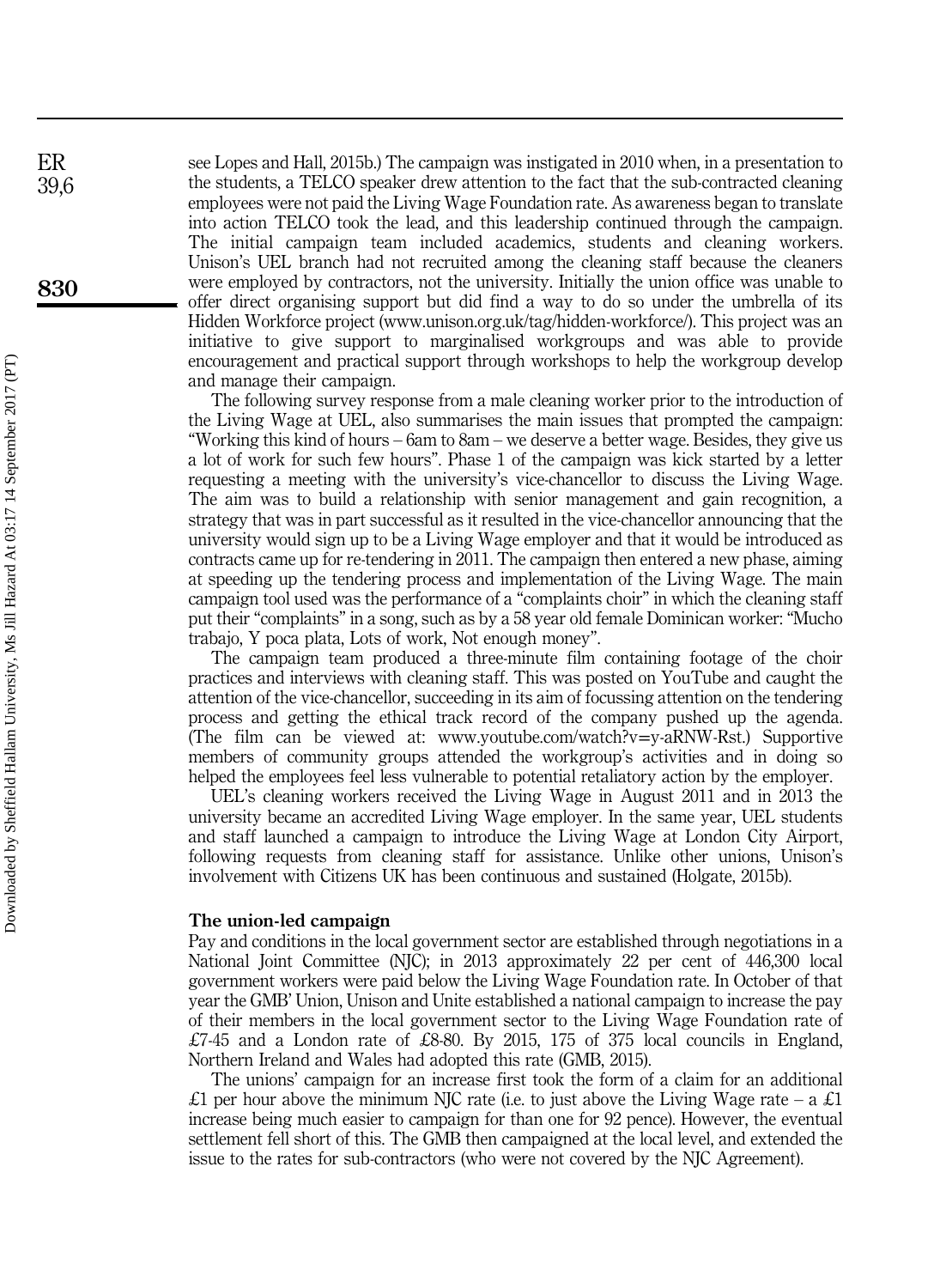The GMB has concentrated recruitment and organising members targeting catering, cleaning, environmental services and other areas of sub-contracting areas (including schools). Consequently, the union has a greater proportion of members in these occupations than Unison and Unite and so was a major driver in the local government campaign. (For further information about this campaign see Prowse and Fells, 2016a.) The local pressure was exerted through worksite meetings, keeping to contract, overtime bans and local newspaper publicity, community campaigns and lobbying local councillors (GMB, national officer and regional secretaries). The election of local councillors' local government offered unions an alternative route though Labour councillors, especially in Labour controlled or marginal where Labour had potential to secure electoral majority Council control. This was used directly by petitions, letters and lobby meetings with Labour councillors, and indirectly through the National Labour Party lobbying. The Union turned to the media where it did not have political influence. The numbers of direct and indirect employees that benefited from the union's campaign and the estimated costs to the local authorities are shown in Table I. The data show a significant flow-on to employees of contract service providers.

There is little evidence in the GMB's documentation (such as its 2013 Annual Report) or from the interviews with GMB officials and activities that the GMB actively sought the support of religious or community groups in its campaigns. Three Councils (Islington, Liverpool and Sheffield) had established "Fairness Commissions" to examine social and community issues. The Commission reports all recommended the adoption of the Living Wage by their local authority and employers as a step towards addressing these broader issues. This did not translate into ongoing involvement between community groups and the GMB as the union pursued its claims at the workplace. However, the union did draw on support when it was offered, as in the campaign at Cardiff:

It was a real political campaign but also with support from partners such as Save the Children. The joint collective agreement with GMB, Unite and Unison was praised as a beacon for the rest of Wales (GMB Cardiff Regional Officer).

All the local governments surveyed in Prowse and Fells (2016b) eventually paid the Living Wage (i.e. a rate above the NJC rate) not only for direct employees but also for sub-contractors. From the union's perspective the campaign was a success in terms of membership but also coverage as the campaign led to wage increases not only for employees of the targeted employers, the local authorities, but also for two-thirds as many again employees of private sector companies providing contracted services (Table I). Commentating on the success of two London Councils the GMB Senior organiser stated:

GMB led the discussions with Hounslow and Barking and Dagenham. Our estimates were that 70% of the membership were both part-time and low paid women with only the £250 pay increase in 2012. In 2011 we negotiated with the Local authority Cabinet and the leader of the Barking and Dagenham Council agreed the Living wage of £8.30 per hour on 31 October 2011 for directly employed council staff and non-school staff. In 2014 Barking and Dagenham Council offered a rate of  $\text{\pounds}9$  per hour. This rate was above the actual rate set by the Living wage Foundation. Hounslow accepted a rate of £8-80 per hour (GMB Senior Organiser).

#### A comparison of the two cases

The two cases of campaigning for a Living Wage show some similarities but also a number of differences that offer insights into why and how campaigns develop. The key similarity is that in terms of the primary objective, securing a Living Wage, both campaigns were successful. Where they differ is in relation to the extent to which there was union engagement with the community. With this in mind we can use Tattershall's (2006) typology as a starting point for analysis. The UEL case reported on here can be classified as a simple coalition between community and union. Tattershall (2006) recognises that such partnerships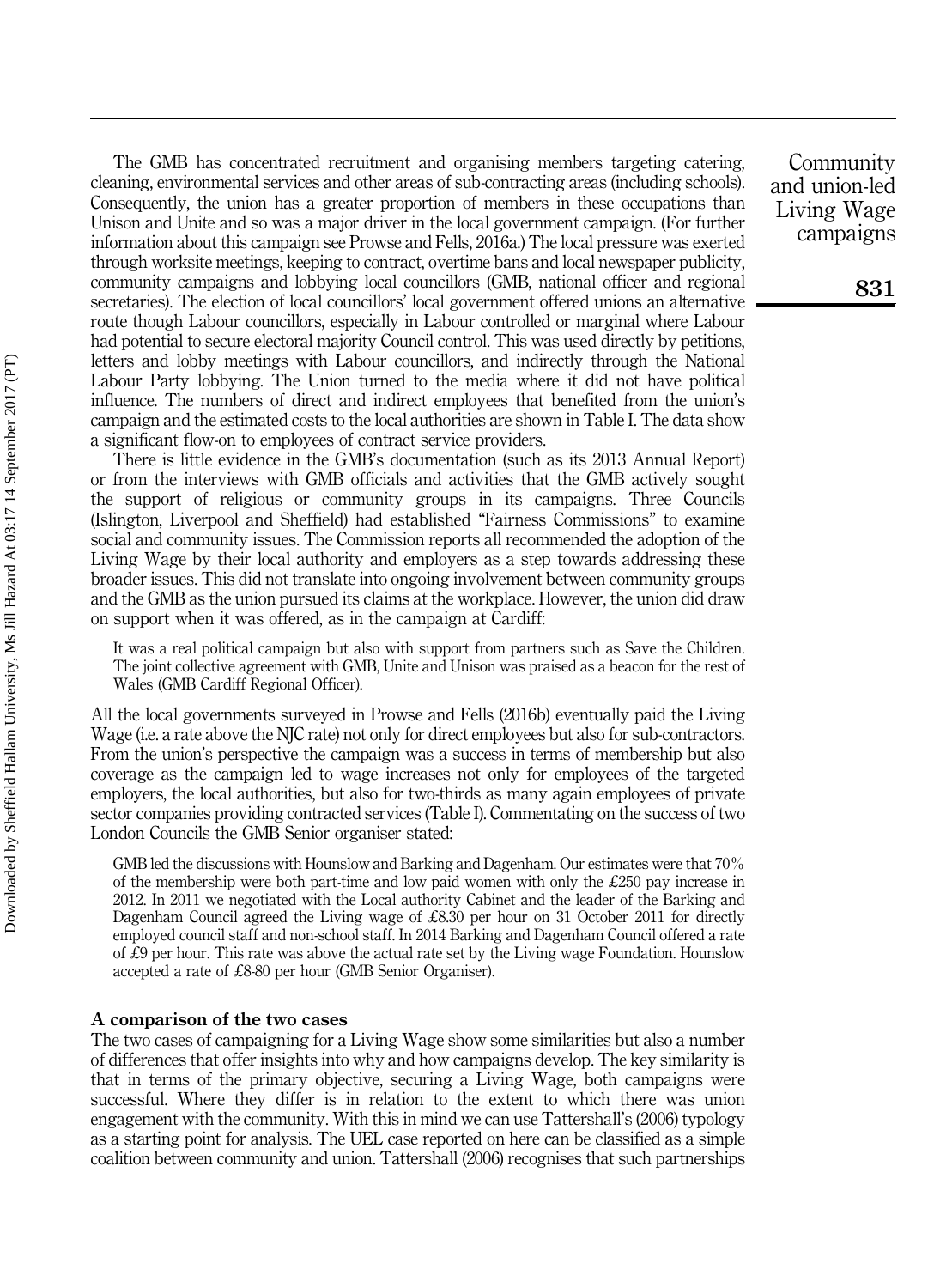are not necessarily equal but dominated by one party, typically the one that initiates the partnership. This is so in the UEL case where the lead was, and is, taken by the community, this being both TELCO and the workgroup. The union's role is of constructive support. Deeply engaged relationships may well be established at the organisational level – a strategic alliance to use the language of business. They could, however, grow out of a more instrumental partnership (in the same way that calculus trust can develop into identification-based trust). The ongoing relationship between TELCO, the workgroup and Unison has taken on a broader perspective in being able to assist other similar campaigns in other organisations but there is no sign of an organisational superstructure emerging that would be an indication of a more deeply engaged relationship. In contrast we can conclude that that "community engagement" or partnership does not form part of the GMB's campaign that identified all the characteristics of a traditional bargaining model. "Engagement" with the community meant creating public support for the workers but did not, for example, involve drawing community groups into the workplace campaigns and industrial action of their members. The engagement by the GMB with the community was not even ad hoc, suggesting that for completeness, we should add a "no engagement" category to Tattershall's (2006) categories of ad hoc, simple coalition and deep engagement, if only to provide insights into why unions do not engage, as well as by how much they do.

Tattershall's typology explores the nature of relationships. The focus of this paper, however, is the nature of campaigns, rather than the relationships *per se*. Campaigns are more focussed, in so far as they take place in a particular moment in time, and more dynamic. A number of organising questions form the basis for discussing the cases and these are summarised in Table II.

First, what were the strategic or motivating factors that gave rise to the campaign being started? According to mobilisation theory (Kelly, 1998), collective action is triggered by a sense of injustice or of a breach of shared social values (Kelly, 1998). The campaign at UEL was instigated by TELCO creating awareness of injustice (low pay) among academics and students as well as the cleaning workers themselves. Also, by making it clear that it was the vice-chancellor, senior management and the university board of governors who could remediate the problem of the cleaners' low pay, TELCO invoked "attribution", a key factor for action in mobilisation theory. (Attribution refers to placing blame on a particular agent or at least believing that a particular agent is able to remediate the problem.) Unison then became involved in an important supportive capacity. In contrast, the GMB campaign was a centrally determined strategic initiative, the joint GMB, Unison and Unite campaign. In the GMB's case responsibility for implementing the campaign was through its regional offices.

Second, with regard to community-union engagement, what was the trigger point for any engagement to occur? In the community-led case the workgroup and community organisers realised the need for some workplace expertise and turned to the local Unison branch for assistance. Naturally Unison also sought to recruit new members and was successful in this respect. As indicated above, the GMB's campaign was organised through its regional offices and union officials campaigned at individual workplaces as the opportunity arose. Each local campaign developed its own combination of industrial and political pressure. There was no explicit strategy at either national or local level to reach out to community groups as these local campaigns were waged.

Third, what is the breadth of social cohesion and identification, which according to mobilisation theory (Kelly, 1998) is a necessary factor for collective action to occur? In community campaigning group identity is created from a "broad-base" of groups and individuals with disparate views and agendas that come together around a specific issue (e.g. the Living Wage). The involvement of religious groups as an important element of support and as contributing to the success of Living Wage campaigns lead by TELCO has been discussed by Jamoul and Wills (2008). The UEL campaign received the support of faith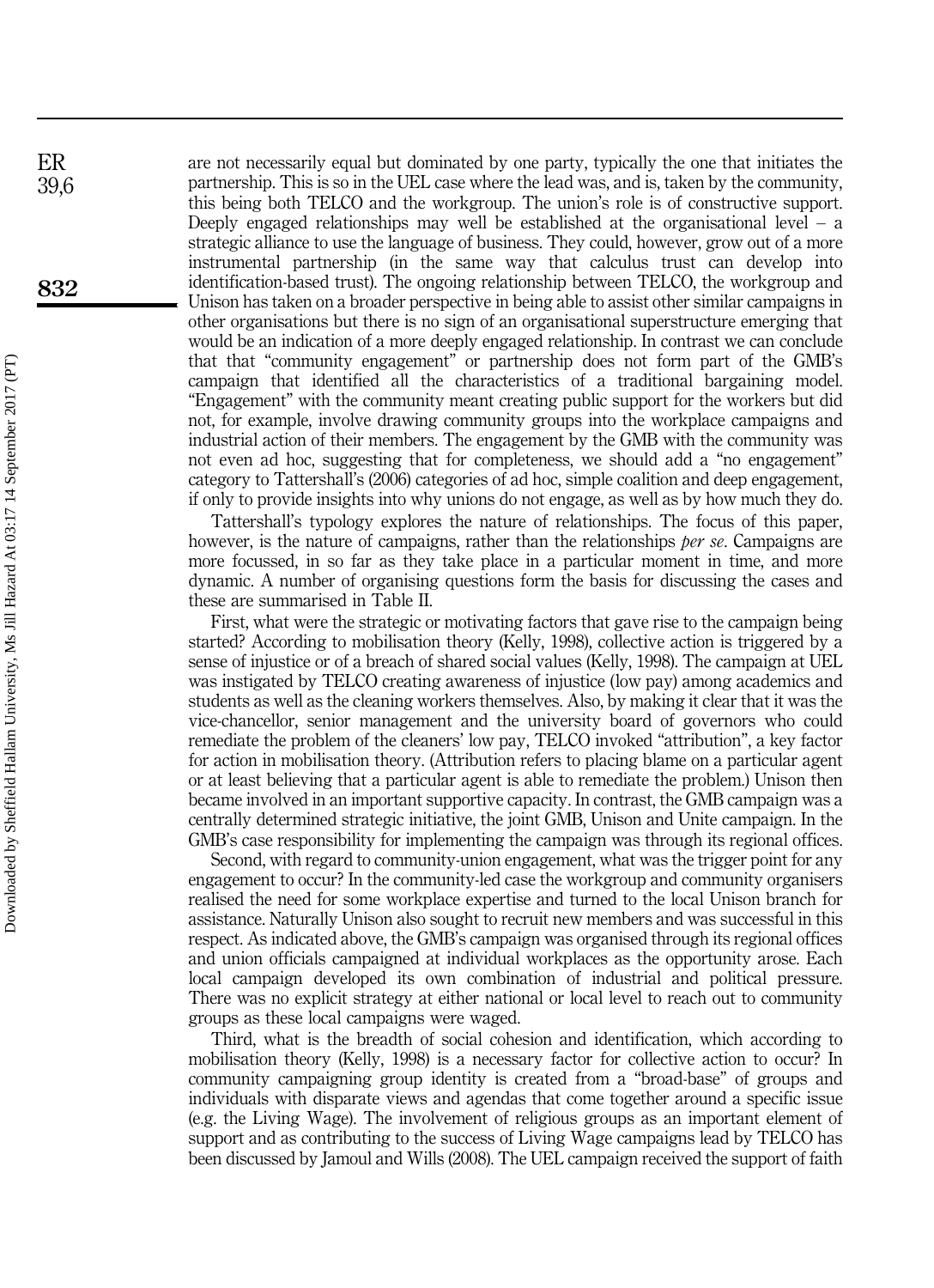|                                                                                                                                           | Community-led campaign                                                                                                                                                                                                                                      | Union-led campaign                                                                                                                                                                        | Community<br>and union-led                              |  |
|-------------------------------------------------------------------------------------------------------------------------------------------|-------------------------------------------------------------------------------------------------------------------------------------------------------------------------------------------------------------------------------------------------------------|-------------------------------------------------------------------------------------------------------------------------------------------------------------------------------------------|---------------------------------------------------------|--|
| Initiation of the<br>campaign<br>Strategy/<br>Motivation                                                                                  | Unorganised workers seeking to improve their<br>working and non-work lives, and their terms<br>and conditions of employment generally                                                                                                                       | Centrally determined<br>i) membership growth<br>ii) improved terms and conditions of<br>employment<br>iii) no broad social objective                                                      | Living Wage<br>campaigns                                |  |
| Trigger point for Workers approach the union which sees<br>opportunity to increase its presence and<br>union<br>involvement<br>membership |                                                                                                                                                                                                                                                             | National campaign                                                                                                                                                                         | 833                                                     |  |
| being involved                                                                                                                            | Union's action in Some lay reps training (for immediate<br>campaigning and for ongoing organising)<br>"we'll help nurture your activity"                                                                                                                    | Officer led<br>Support through campaign materials,<br>negotiating expertise, some lay reps<br>training (for ongoing organising)<br>"we'll take over from here"                            |                                                         |  |
| Nature of the<br>campaigning                                                                                                              | Waged in moral terms:<br>"greater good/right thing" arguments<br>community support in similar terms, from<br>workers' churches, etc.<br>non-industrial activities, e.g. complaints choir<br>community support for the non-industrial<br>activities          | Waged in industrial terms:<br>economic arguments, but also will use<br>moral persuasion<br>implicit/actual industrial action<br>able (in local government) to use political<br>persuasion |                                                         |  |
| Focus and place<br>of activity                                                                                                            | i) with the employer: primarily at the top level i) with the employer: primarily at the<br>(vice-chancellor, governors)<br>ii) outside the work space, i.e. to access the<br>"target" (vice-chancellor, etc.) – outside the<br>chancellery, through YouTube | bargaining table<br>ii) workplace activism<br>iii) generate a media presence                                                                                                              |                                                         |  |
| Outcome                                                                                                                                   | Living Wage paid, but some offsets<br>Membership increase                                                                                                                                                                                                   | Living Wage paid<br>Flow-on to contractors<br>Membership increase                                                                                                                         |                                                         |  |
| Ongoing union-<br>community<br>relationship                                                                                               | Community groups' continued involvement<br>Ongoing union activism                                                                                                                                                                                           |                                                                                                                                                                                           | community-led and<br>union-led Living<br>Wage campaigns |  |

groups (as well as school groups) that were affiliates of TELCO. Local religious leaders supported the campaign by speaking at campaign rallies that took place on campus. Here student and university staff support and also religious community support were important. This contrasted with the 11 local authority cases surveyed where the GMB did not actively seek the engagement of community groups. Typical was the case in Sheffield where the local organiser was adept at getting favourable reports in the local press but otherwise focussed their energies on the workplace and the political arena (Prowse and Fells 2016b). This was an option not so readily available to the campaigners at UEL; the GMB was able to apply pressure to councillors, particularly during election campaigns to secure commitments that the council would pay the Living Wage.

Any campaign has to be pursued through persuasive argument – the "persuasion" coming through the nature of the proposition and coercive force that accompanies it (Chamberlain and Kuhn, 1965). How did the two groups of campaigners seek to persuade the employer? In wage negotiations the argument is typically economic – the ability of employers to pay, backed up by the threat of industrial action, the essence of which is to impose economic costs on the employer, making agreeing to the claim the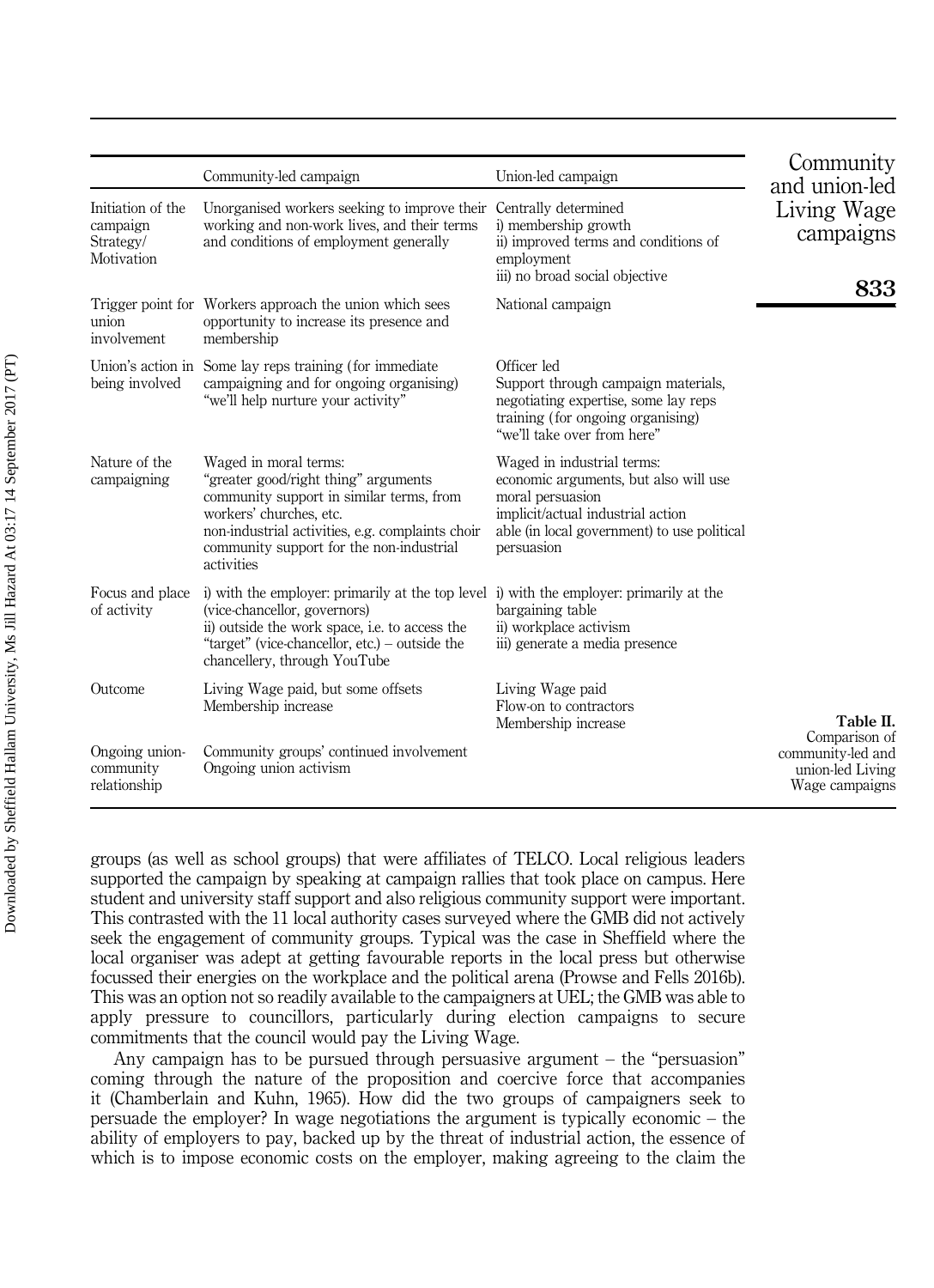cost-preferable action. This was the core of the GMB's approach though, as shown above, the campaign being in the local government sector also opened the opportunity for political pressure to be exercised. The union was able to use a letter from the Leader of the Labour Party in support of the Living Wage, and also benefited the mayor of London supporting Conservative Councils to pay the Living Wage. The employers' defence – even when agreeing in principle – was the economic one of affordability. Having an economic (and political) focus does not preclude applying moral pressure on those across the bargaining table.

The UEL campaign illustrates the different way the argument can be put. We have noted that a campaign needs a compelling narrative and the notion of a Living Wage is proposition that is hard to argue against. The UEL campaign was shaped primarily in these terms, around the simple proposition that people working in an institution such as a university should be paid enough to live on. This was backed up by drawing attention to the ethical behaviour that would be expected of an institution such as a university. This shift in the central argument also requires a shift in the focus of the campaign. The cleaners did not have a seat at any bargaining table but, in any event, while the employer might agree to the moral argument it could rebut it with an economic defence. As in similar contract situations, the key decision maker is the contracting organisation, in this case the university, but to focus on the procurement office is again inviting a successful economic rebuttal. Instead there must be a strategic focus based not on economics but at senior decision makers. Hence, the effort to get the university's vice-chancellor to discuss the Living Wage and the pressure on the board of governors.

The conditional nature of the campaign's success relates to the implementation of this commitment. When the campaign entered a new phase, aiming at speeding up the tendering process and implementation of the Living Wage, the workgroup (by now many were union members) needed the evident support of their local community groups and the negotiating expertise of the union to ensure the contractor did pay Living Wage rate. The nature of the community campaigning at UEL contrasts with that of employees in the GMB-led campaign where there were protracted negotiations with both councils and contractors, coupled with industrial disputation.

How effective were the respective campaigns? The specific aim of the campaigns was to achieve the Living Wage rate for employees and by this measure both were a success. In both campaigns this success extended to sub-contracted employees, a problematic area for unions. This success was not immediate in the case of two of the councils surveyed that did not award the Living Wage until 2015. These three councils (Bradford, Cardiff and Knowsley) had not previously contracted work out and so the impact of paying the Living Wage had a more direct impact on their labour costs. In contrast, one council (Islington) benefited financially from their decision to bring sub-contracted services back in-house. Cardiff Council cited support from Labour councillors after the GMB members assisted in 2014 local elections in Cardiff and a commitment if re-elected to pay the Living Wage Foundation rate and, as indicated above, had support from other community organisations and unions.

The achievement of the Living Wage at UEL was also not clear-cut. The commitment was to achieve it through the tendering process but this process was not straightforward and so led to the second phase of the community campaign to ensure the proper outcome. However, although the workers are now paid the Living Wage there have been offsets in other terms and conditions. This, however, points to another measure by which the campaigns can be judged, namely, the extent of ongoing activism and connections with community groups. In this respect, the community-led campaign at UEL has been a success. The relationship between workers at UEL and the community groups has been maintained. Even more, UEL students and staff launched a campaign to introduce the Living Wage at London City Airport, following requests from cleaning staff for assistance.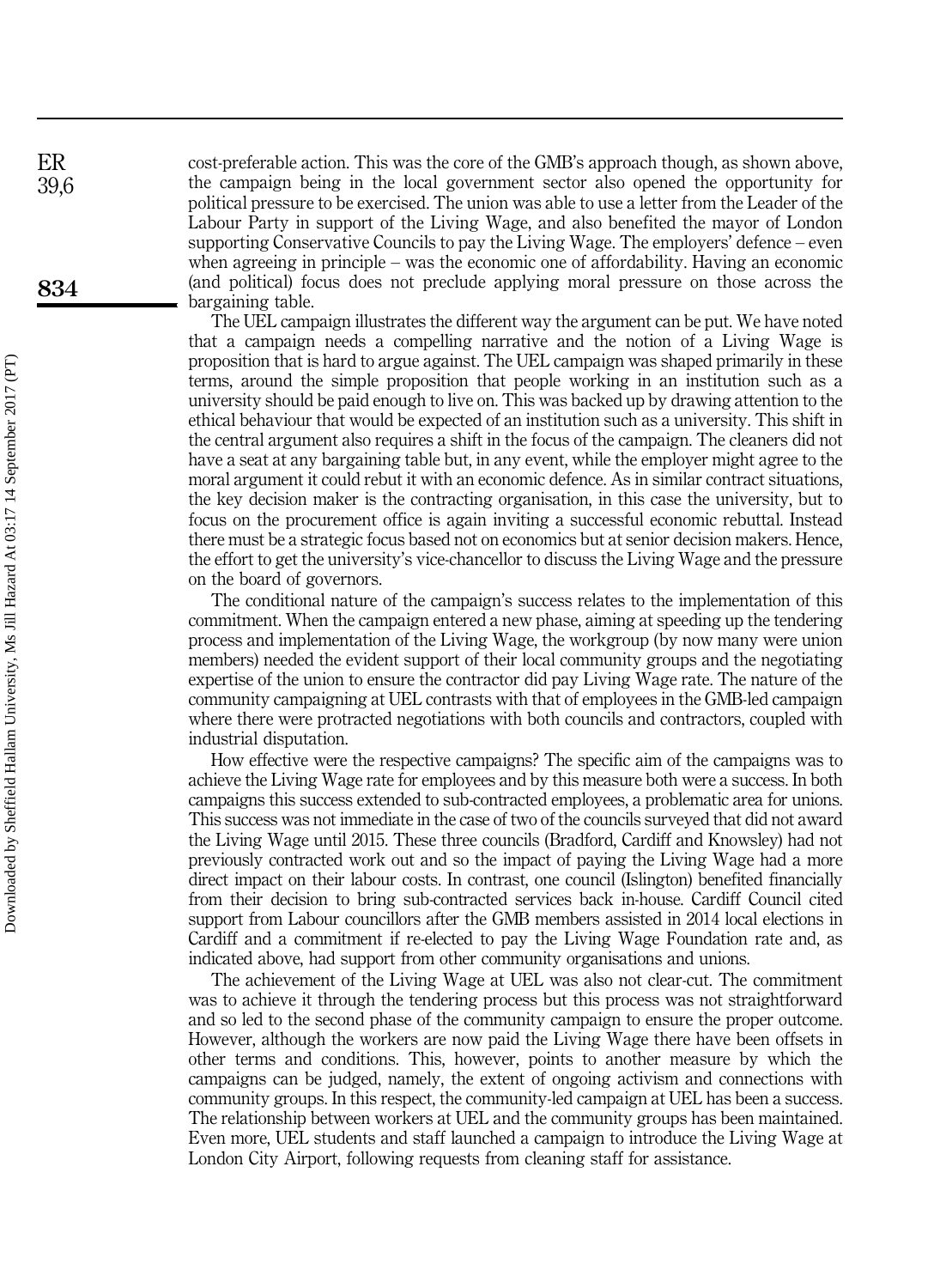In both cases, the respective unions (Unison and GMB) report an increase in membership which, by their criteria, would be a measure of success. The local Unison branch at UEL was energised by the recruitment of a number of active members; this activism continued at the university through the broad coalition of staff, students and the union branch. There is less evidence of ongoing activism in the national campaign by the GMB where the picture seems to be more of local activity on a "care and maintenance" basis in anticipation of the emergence of the next workplace issue that needs to be negotiated over and a longer term campaign for  $\pounds 10$  per hour in the future.

#### Discussion

A number of factors – social, economic and political – have, over the years, contributed to a situation where community groups have emerged alongside trade unions as agents for change, opening up the prospect of productive engagement between them. The two cases presented here highlight different approaches taken to pursue the same issue of the Living Wage and some broad lessons can be learned. One common feature is that in both campaigns in different ways, the persuasion strategy necessarily involves getting to a higher level in the organisation than only facing off across the bargaining table. This need for strategic engagement at executive level is particularly important when bargaining on behalf of contract employees where it is crucial to loosen up the parameters of the tendering process (i.e. more funding put into the contract) otherwise contractors have a defensible "we can't afford to pay" argument resulting in workers suffering offsets in other work conditions to pay for their own Living Wage increase. The need for this strategic persuasion is one reason, particularly in the private sector, why community engagement is important. But securing top-level commitments is not sufficient and a different form of persuasive power – expertise at the bargaining table – is normally needed to ensure the benefits flow through to employees. Hence, the instrumental blending of community and union resources to ensure the success of a Living Wage campaign.

It will have been noted that the political nature of the employer in local government opened an avenue of pressure that is not possible in the private sector; the union was able to use its network of political connections to bring pressure to bear on the local councils. An area for further research would be of a union-led campaign in a private sector where the union would not have the opportunity that the GMB had to exercise some political influence to achieve their workplace objectives. From a practical perspective, the union's campaign demonstrates the need for campaigners to be strategic in identifying all possible avenue of persuasion.

In addition to highlighting the need for a strategic perspective to understand the nature of campaigning, the cases provide insights into the practical dynamics of campaigning. The different dimensions of campaign activity, as presented in Table II, provide a framework for the analysis of future campaigns and would permit international comparisons (thus overcoming one of the limitations of this UK-based study). As campaigns develop, unions and community groups bring different capabilities – organisational resources on the one hand, member mobilisation on the other (Tapia, 2013). As a result, particularly if they have been successful, campaigns can lead to partnerships. Arising out of the case studies we make two suggestions for developing Tattershall's (2006) framework of union-community relations (Table III).

The first is to include the possibility of there being no union-community relationship to help explore situations from a union perspective which has to consider whether to initiate or respond to requests from a community group. Similarly, situations may arise where the nature of the issue (particularly ones with no workplace dimensions) and where the organisational capability of the groups is high, that a community group can achieve its goals without feeling the need to reach out to the union movement.

The second proposed addition is to suggest measures of success from a community group and union perspective. This highlights the fact that each party to the relationship has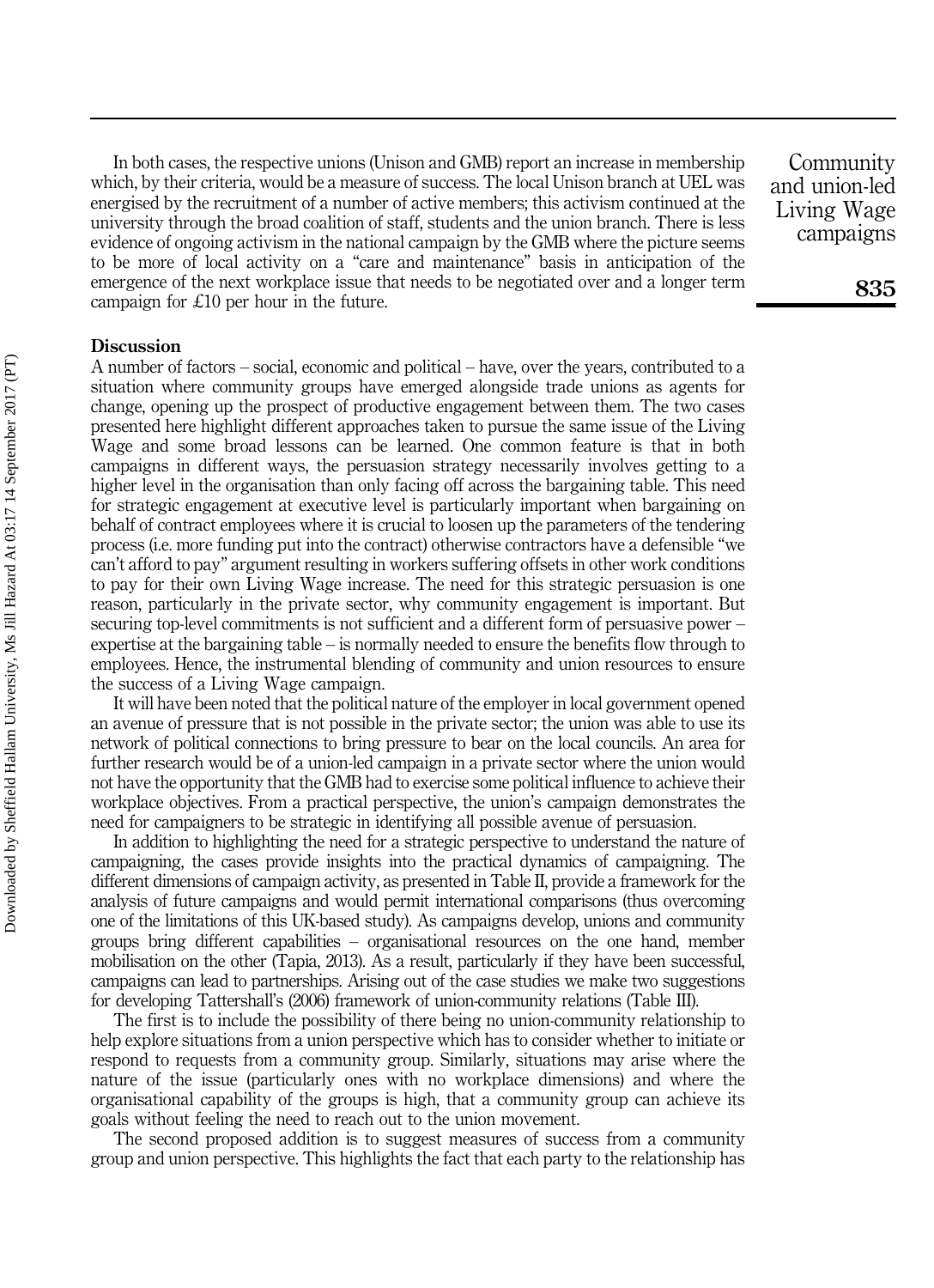| ER<br>39,6                                                                                                                          |                                                   | None                                                                                        | Ad hoc                                                                                             | Type of relationship<br>Simple coalition                                                                                                                              | Deeply engaged                                                                                                                                                                                                          |
|-------------------------------------------------------------------------------------------------------------------------------------|---------------------------------------------------|---------------------------------------------------------------------------------------------|----------------------------------------------------------------------------------------------------|-----------------------------------------------------------------------------------------------------------------------------------------------------------------------|-------------------------------------------------------------------------------------------------------------------------------------------------------------------------------------------------------------------------|
| 836                                                                                                                                 | Common<br>concern                                 | None<br><i>Union</i><br>pursuing its<br>own agenda                                          | Relationship occurs<br>around an event<br>Union or community<br>initiated                          | Relationship occurs<br>around any issue<br>Union or community<br>initiated                                                                                            | Issues of mutual self-<br>interest to participating<br>organisations<br>Issues framed as a broad<br>social vision                                                                                                       |
|                                                                                                                                     | Structure                                         | Union<br>organisation<br>and decision<br>making                                             | Single one off requests Formal meeting<br>No formal or ongoing<br>structure to the<br>relationship | structure for decision<br>making<br>If union initiated, union structure<br>dominated<br>If community initiated, reciprocity<br>limited union<br>participation         | Unions and community<br>organisations involved in<br>joint decision-making<br>Relationship of trust and<br>Bridge building across<br>organisational barriers<br>Capacity for individual/<br>rank and file participation |
|                                                                                                                                     | Place                                             | Workplace<br>focus                                                                          |                                                                                                    | Organised at any scale Relationships can be at Multi-scalar capacity<br>any level                                                                                     | Capacity to act locally<br>More likely in industries<br>where capital is fixed                                                                                                                                          |
|                                                                                                                                     | Union<br>participation                            | Opportunistic<br>solicitation of<br>community<br>support                                    | Instrumental<br>participation only                                                                 | Union officials<br>participate, if<br>community initiated,<br>junior staff participate<br>Instrumental<br>participation<br>Campaign separate/<br>distant from members | Unions buy into planning<br>process<br>Union vision beyond<br>wages and conditions<br>Union members active<br>participants in coalition<br>events, and in some<br>decision making                                       |
|                                                                                                                                     | Measure of<br>success for a<br>community<br>group | n/a                                                                                         | Achievement of<br>event goals                                                                      | Achievement of event or Self-sustaining<br><i>issue goals</i><br>activism                                                                                             | relationships and activism,<br>Broadening community reinforced through social<br>achievement                                                                                                                            |
| Table III.<br>Suggested extension<br>to Tattershall's (2006)<br>typology of union-<br>community relations -<br>additions in italics | Measure of<br>success for a<br>union              | <i>Improved</i><br>wages and<br>conditions for<br>members<br><i>Increased</i><br>membership | Improved wages and<br>conditions for<br>members<br>Increased membership                            | Higher levels of public<br>support for unions and<br>unionism<br>Improved wages and<br>conditions for members<br>Increased membership                                 | Union fulfilling its broader<br>vision of being an effective<br>agent of social change                                                                                                                                  |

different objectives and a partnership will be sustained only for so long as both parties are getting benefit from it. A partnership can, therefore, be regarded as a success by one party but not the other whereas a deeply engaged partnership would be characterised not only by the parties achieving their respective goals but the engagement itself providing benefit and so becoming self-sustaining.

#### Conclusion

The issue of low ages is widespread and it constitutes a significant challenge to trade unions in general, and particularly in the UK. Across both developed and developing economies there seems to be a disjunction between what is set as a minimum wage and what is needed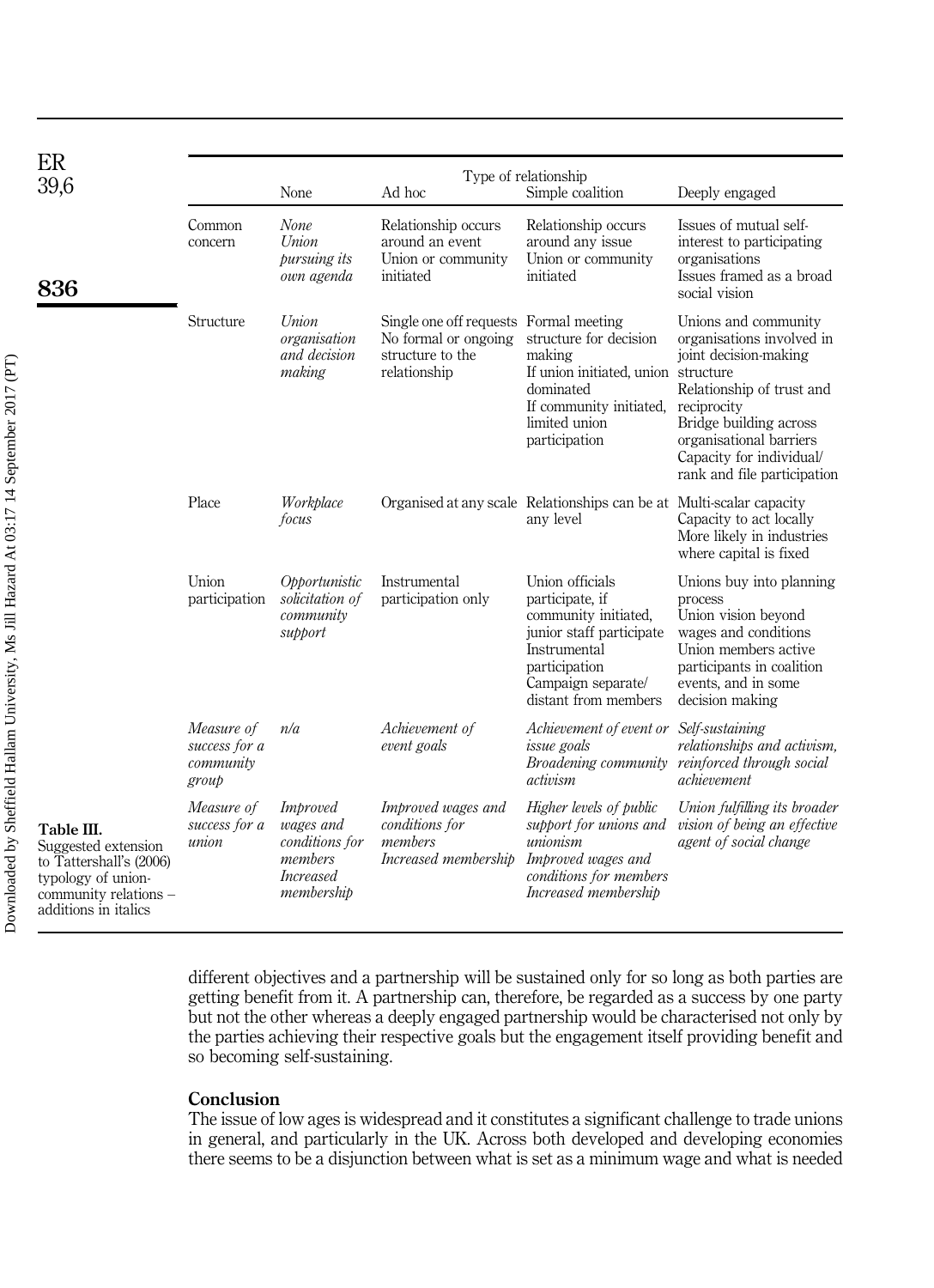as a Living Wage. As labour markets and wage fixing processes become more decentralised the disjunction seems to increase. The case studies reviewed in this paper show that campaigns to address the need for workers earn a wage that they can live on can emerge from unions but also from community groups. That community groups involve themselves directly in core workplace issues such as wages is perhaps in part a reflection of the union movement's declining influence in the workplace.

Unions themselves are form of community organisations, albeit with the community being defined by the workplace, but typically they have other broader social goals extending beyond the workplace. Community groups may become established for many reasons but the quality of work-life that their members experience will impact on many of the issues the group seeks to address. So there is obvious potential for cooperation and partnerships between unions and community groups, particularly around a workplace issue that has social consequence, such as the need to achieve a Living Wage. But cooperation and partnership are not inevitable. Our analysis has highlighted the need to understand the strategic motivation of any campaign and of any decision by a union or community group to seek the involvement and support of the other but also suggests that neither union or community group can – insofar as wage campaigns are concerned – can go it alone.

#### References

- Abiti Puliti (2014), Can You Earn a Living Wage in Fashion in Italy?, Clean Clothes Campaign, Amsterdam.
- Anker, R. and Anker, M. (2017), *[Living Wages around the World](http://www.emeraldinsight.com/action/showLinks?doi=10.1108%2FER-03-2017-0053&crossref=10.4337%2F9781786431462&citationId=p_2)*, Edward Elgar, Cheltenham.
- Bernaciak, M., Gumbrell-McCormick, R. and Hyman, R. (2014), European Trade Unionism: From Crisis to Renewal?, European Trade Union Institute, Brussels.
- Chamberlain, N. and Kuhn, J. (1965), *Collective Bargaining*, McGraw Hill, New York, NY.
- Devinatz, V.G. (2008), "Social-movement unionism and US labor's uncertain future", *[Journal of](http://www.emeraldinsight.com/action/showLinks?doi=10.1108%2FER-03-2017-0053&crossref=10.2190%2FCN.32.3.c&citationId=p_5)* [Collective Negotiations](http://www.emeraldinsight.com/action/showLinks?doi=10.1108%2FER-03-2017-0053&crossref=10.2190%2FCN.32.3.c&citationId=p_5), Vol. 32 No. 3, pp. 203-213.
- Fairbrother, P. and Webster, E. (2008), "Social movement unionism: questions and possibilities", [Employee Responsibilities and Rights Journal](http://www.emeraldinsight.com/action/showLinks?doi=10.1108%2FER-03-2017-0053&crossref=10.1007%2Fs10672-008-9091-1&citationId=p_6), Vol. 20 No. 4, pp. 309-313, doi: 10.1007/s10672-008-9091-1.
- Fairris, D. and Reich, M. (2005), "The impacts of living wage policies: introduction to the special issue", *[Industrial Relations](http://www.emeraldinsight.com/action/showLinks?doi=10.1108%2FER-03-2017-0053&isi=000225952500001&citationId=p_7)*, Vol. 44 No. 1, pp. 1-13.
- Fells, R. (2015), "Why isn't Australia experiencing a 'living wage' campaign?", paper presented at Association of Industrial Relations Academics of Australia and New Zealand Annual Conference, Auckland, February.
- Fine, J. (2007), "A marriage made in heaven? Mismatches and misunderstandings between worker centres and unions", *[British Journal of Industrial Relations](http://www.emeraldinsight.com/action/showLinks?doi=10.1108%2FER-03-2017-0053&crossref=10.1111%2Fj.1467-8543.2007.00617.x&isi=000247241000006&citationId=p_9)*, Vol. 45 No. 2, pp. 335-360.
- Frege, C. and Kelly, J. (Eds) (2004), [Varieties of Unionism: Strategies for Union Revitalization in a](http://www.emeraldinsight.com/action/showLinks?doi=10.1108%2FER-03-2017-0053&crossref=10.1093%2Facprof%3Aoso%2F9780199270149.001.0001&citationId=p_10) [Globalizing Economy](http://www.emeraldinsight.com/action/showLinks?doi=10.1108%2FER-03-2017-0053&crossref=10.1093%2Facprof%3Aoso%2F9780199270149.001.0001&citationId=p_10), Oxford University Press, Oxford.
- Garnero, A., Kampelmann, S. and Rycx, F. (2015), "Sharp teeth or empty mouths? European institutional diversity and the sector-level minimum wage bite", *[British Journal of Industrial](http://www.emeraldinsight.com/action/showLinks?doi=10.1108%2FER-03-2017-0053&crossref=10.1111%2Fbjir.12104&isi=000364913200006&citationId=p_11) [Relations](http://www.emeraldinsight.com/action/showLinks?doi=10.1108%2FER-03-2017-0053&crossref=10.1111%2Fbjir.12104&isi=000364913200006&citationId=p_11)*, Vol. 53 No. 4, pp. 760-788.
- GMB (2015), List of 184 Councils on Living Wage, available at: [www.gmb.org.uk/newsroom/list-of](www.gmb.org.uk/newsroom/list-of-councils-on-living-wage)[councils-on-living-wage](www.gmb.org.uk/newsroom/list-of-councils-on-living-wage) (accessed 12 November 2015).
- Heery, E. (2015), "Unions and the organising turn: reflections after 20 years of organising works", [Economic and Labour Relations Review](http://www.emeraldinsight.com/action/showLinks?doi=10.1108%2FER-03-2017-0053&crossref=10.1177%2F1035304615613281&citationId=p_13), Vol. 24 No. 4, pp. 545-560, doi: 10.1177/ 1035304615613281.
- Heery, E., Kelly, J. and Waddington, J. (2003), "Union revitalization in Britain", *[European Journal of](http://www.emeraldinsight.com/action/showLinks?doi=10.1108%2FER-03-2017-0053&crossref=10.1177%2F0959680103009001452&isi=000181385100006&citationId=p_14) [Industrial Relations](http://www.emeraldinsight.com/action/showLinks?doi=10.1108%2FER-03-2017-0053&crossref=10.1177%2F0959680103009001452&isi=000181385100006&citationId=p_14)*, Vol. 9 No. 1, pp. 79-97.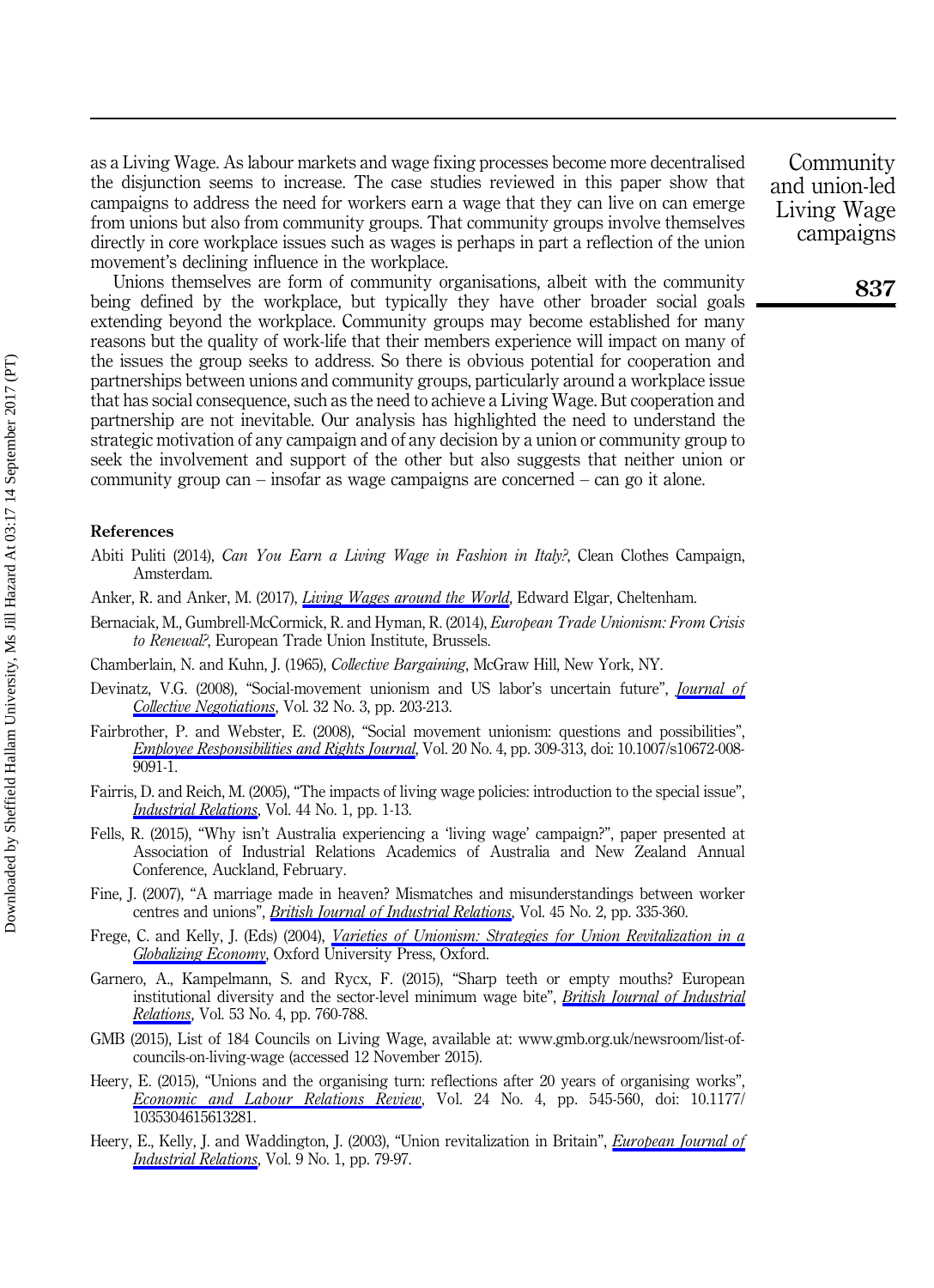| Hickey, R., Kuruvilla, S. and Lakhani, T. (2010), "No panacea for success: member activism, organising       |
|--------------------------------------------------------------------------------------------------------------|
| and union renewal", <i>British Journal of Industrial Relations</i> , Vol. 48 No. 1, pp. 53-83, doi: 10.1111/ |
| i.1467-8543.2009.00743.x.                                                                                    |

- Holgate, J. (2013), "Faith in unions: from safe spaces to organised labour?", [Capital and Class](http://www.emeraldinsight.com/action/showLinks?doi=10.1108%2FER-03-2017-0053&crossref=10.1177%2F0309816813484567&citationId=p_16), Vol. 37 No. 2, pp. 239-262.
- Holgate, J. (2015a), "An international study of trade union involvement in community organising: same model, different outcomes", *[British Journal of Industrial Relations](http://www.emeraldinsight.com/action/showLinks?doi=10.1108%2FER-03-2017-0053&crossref=10.1111%2Fbjir.12098&citationId=p_17)*, Vol. 53 No. 2, pp. 460-483.
- Holgate, J. (2015b), "Community organising in the UK; a 'new' approach for trade unions?", *[Economic](http://www.emeraldinsight.com/action/showLinks?doi=10.1108%2FER-03-2017-0053&crossref=10.1177%2F0143831X13511275&isi=000358733200004&citationId=p_18)* [and Industrial Democracy](http://www.emeraldinsight.com/action/showLinks?doi=10.1108%2FER-03-2017-0053&crossref=10.1177%2F0143831X13511275&isi=000358733200004&citationId=p_18), Vol. 36 No. 3, pp. 431-455.
- Holgate, J. and Wills, J. (2007), "Organizing labor in London", in Turner, L. and Cornfield, D.B. (Eds), Labour in the New Urban Battlegrounds, ILR Press, Ithaca, NY, pp. 211-223.
- Jamoul, L. and Wills, J. (2008), "Faith in politics", *[Urban Studies](http://www.emeraldinsight.com/action/showLinks?doi=10.1108%2FER-03-2017-0053&crossref=10.1177%2F0042098008094872&isi=000258396400003&citationId=p_20)*, Vol. 45 No. 10, pp. 2035-2056.
- Kelly, J. (1998), [Rethinking Industrial Relations: Mobilization, Collectivism, and Long Waves](http://www.emeraldinsight.com/action/showLinks?doi=10.1108%2FER-03-2017-0053&crossref=10.4324%2F9780203213940&citationId=p_21), Routledge, London.
- Laliberte, P. (2012), "Editorial", International Journal of Labour Research, Vol. 4 No. 1, pp. 7-10.
- Lambert, R. (2013), "Agent of the market, or instrument of justice? Redefining trade union identity in the era of market driven politics", *[Labor History](http://www.emeraldinsight.com/action/showLinks?doi=10.1108%2FER-03-2017-0053&crossref=10.1080%2F0023656X.2012.759807&isi=000316450100005&citationId=p_23)*, Vol. 54 No. 1, pp. 88-103.
- Lammam, C. (2014), The Economic Effects of Living Wage Laws, Fraser Institute, January, Vancouver, BC, available at:<www.fraserinstitute.org/sites/default/files/economic-effects-of-living-wage-laws.pdf>
- Lohmann, H. (2009), "Welfare states, labour market institutions and the working poor: a comparative analysis of 20 European countries", *[European Sociological Review](http://www.emeraldinsight.com/action/showLinks?doi=10.1108%2FER-03-2017-0053&crossref=10.1093%2Fesr%2Fjcn064&isi=000268109700007&citationId=p_25)*, Vol. 25 No. 4, pp. 489-504.
- Lopes, A. and Hall, T. (2015a), "Winning a living wage: the legacy of living wage campaigns", in Waite, L. (Ed.), *[Vulnerability, Exploitation and Migrants: Insecure Work in a Globalised Economy](http://www.emeraldinsight.com/action/showLinks?doi=10.1108%2FER-03-2017-0053&crossref=10.1057%2F9781137460417_17&citationId=p_26)*, Palgrave Macmillan, Basingstoke, pp. 230-243.
- Lopes, A. and Hall, T. (2015b), "Organising migrant workers: the living wage campaign at the University of East London", *[Industrial Relations Journal](http://www.emeraldinsight.com/action/showLinks?doi=10.1108%2FER-03-2017-0053&crossref=10.1111%2Firj.12099&isi=000212919500003&citationId=p_27)*, Vol. 46 No. 3, pp. 208-221.
- Luce, S. (2004), Fighting For A Living Wage, Cornell University Press, New York, NY.
- Luce, S. (2005), "Lessons from living wage campaigns", *[Work and Occupations](http://www.emeraldinsight.com/action/showLinks?doi=10.1108%2FER-03-2017-0053&crossref=10.1177%2F0730888405279093&isi=000232661800003&citationId=p_29)*, Vol. 32 No. 4, pp. 423-440, doi: 10.1177/0730888405279093.
- Luce, S. (2007), "The US Living Wage Movement building coalitions from the local level in a global economy", in Turner, L. and Cornfield, D.B. (Eds), Labour in the New Urban Battlegrounds, ILR Press, Ithaca, NY, pp. 21-34.
- Ludlam, S. and Taylor, A. (2003), "The political representation of the labour interest in Britain", [British Journal of Industrial Relations](http://www.emeraldinsight.com/action/showLinks?doi=10.1108%2FER-03-2017-0053&crossref=10.1046%2Fj.1467-8543.2003.00296.x&isi=000187107200007&citationId=p_31), Vol. 41 No. 4, pp. 727-749.
- Miller, D. and Williams, P. (2009), "What price a living wage? Implementation issues in the quest for decent wages in the global apparel sector", [Global Social Policy](http://www.emeraldinsight.com/action/showLinks?doi=10.1108%2FER-03-2017-0053&crossref=10.1177%2F1468018108100400&citationId=p_32), Vol. 9 No. 1, pp. 99-125, doi: 10.1177/1468018108100400.
- Muller, T. and Schulten, S. (2017), *Minimum and Living Wages in Europe*, European Trade Union Institute, Brussels.
- Parker, J. (2008), "The Trades Union Congress and civil alliance building: towards social movement unionism?", *[Employee Relations](http://www.emeraldinsight.com/action/showLinks?doi=10.1108%2FER-03-2017-0053&system=10.1108%2F01425450810888312&citationId=p_34)*, Vol. 30 No. 5, pp. 562-583.
- Parker, J. (2011), "Reaching out for strength within? 'Social movement unionism' in a small country setting", *[Industrial Relations Journal](http://www.emeraldinsight.com/action/showLinks?doi=10.1108%2FER-03-2017-0053&crossref=10.1111%2Fj.1468-2338.2011.00633.x&citationId=p_35)*, Vol. 42 No. 4, pp. 392-403, doi: 10.1111/irj.2011.42.issue-4.
- Parsons, R. (2011), "Flashmop' protest over Tesco cleaners' pay", Evening Standard, 21 June, available at:<www.standard.co.uk/news/flashmop-protest-over-tesco-cleaners-pay-6413480.html>
- Prowse, P. and Fells, R. (2016a), "The living wage in the UK an analysis of the GMB campaign in local government", *[Labour and Industry](http://www.emeraldinsight.com/action/showLinks?doi=10.1108%2FER-03-2017-0053&crossref=10.1080%2F10301763.2016.1146529&isi=000377037500005&citationId=p_37)*, Vol. 26 No. 1, pp. 58-73.
- Prowse, P. and Fells, R. (2016b), "The living wage: policy and practice", *[Industrial Relations Journal](http://www.emeraldinsight.com/action/showLinks?doi=10.1108%2FER-03-2017-0053&crossref=10.1111%2Firj.12132&isi=000375481800003&citationId=p_38)*, Vol. 47 No. 2, pp. 144-162.

ER 39,6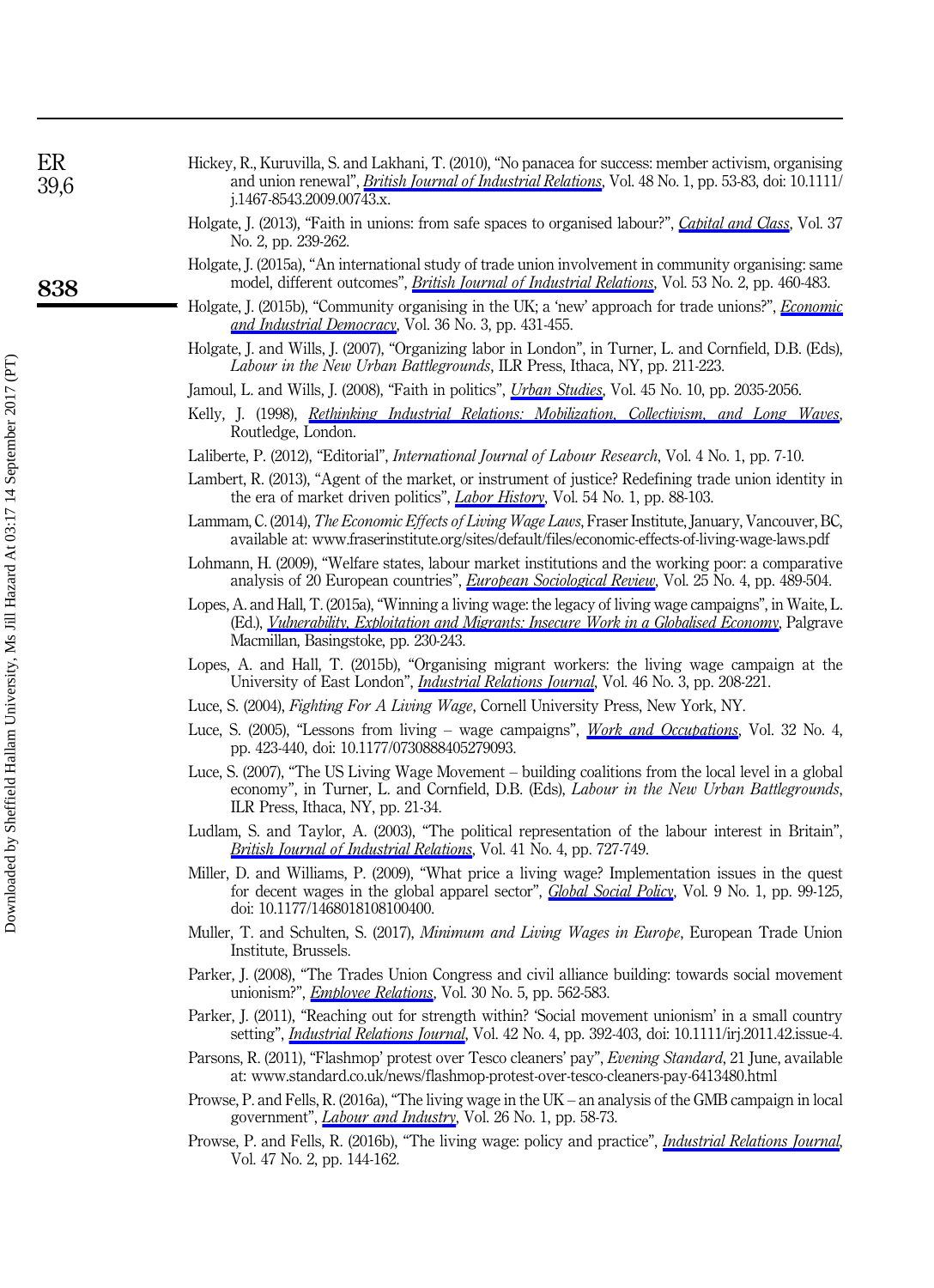- Robinson, I. (2000), "Neoliberal restricting and US unions: towards social movement unionism?", [Critical Sociology](http://www.emeraldinsight.com/action/showLinks?doi=10.1108%2FER-03-2017-0053&crossref=10.1177%2F08969205000260010701&citationId=p_39), Vol. 26 Nos 1/2, pp. 109-138.
- Simms, M. and Holgate, J. (2010), "Organising for what? Where is the debate on the politics of organising", [Work, Employment and Society](http://www.emeraldinsight.com/action/showLinks?doi=10.1108%2FER-03-2017-0053&crossref=10.1177%2F0950017010361413&isi=000276164900010&citationId=p_40), Vol. 24 No. 1, pp. 157-168, doi: 10.1177/ 0950017010361413.
- Symon, G. and Crawshaw, J. (2009), "Urban labour, voice and legitimacy: economic development and the emergence of community unionism", *[Industrial Relations Journal](http://www.emeraldinsight.com/action/showLinks?doi=10.1108%2FER-03-2017-0053&crossref=10.1111%2Fj.1468-2338.2008.00517.x&citationId=p_41)*, Vol. 40 No. 2, pp. 140-155.
- Tapia, M. (2013), "Marching to different tunes: commitment and culture as mobilizing mechanisms of trade unions and community organizations", *[British Journal of Industrial Relations](http://www.emeraldinsight.com/action/showLinks?doi=10.1108%2FER-03-2017-0053&crossref=10.1111%2Fj.1467-8543.2012.00893.x&isi=000330127000002&citationId=p_42)*, Vol. 51 No. 4, pp. 666-88.
- Tattersall, A. (2005), "There is power in coalition; a framework for assessing how and when unioncommunity coalitions are effective and enhance union power", *[Labour and Industry](http://www.emeraldinsight.com/action/showLinks?doi=10.1108%2FER-03-2017-0053&crossref=10.1080%2F10301763.2005.10669325&citationId=p_43)*, Vol. 16 No. 2, pp. 97-112.
- Tattershall, A. (2006), "Powerful community relationships and union renewal in Australia", [Relations](http://www.emeraldinsight.com/action/showLinks?doi=10.1108%2FER-03-2017-0053&crossref=10.7202%2F014762ar&isi=000253097800002&citationId=p_44) [Industrielles/Industrial Relations](http://www.emeraldinsight.com/action/showLinks?doi=10.1108%2FER-03-2017-0053&crossref=10.7202%2F014762ar&isi=000253097800002&citationId=p_44), Vol. 61 No. 4, pp. 589-611.
- Tattersall, A. (2015), "The global spread of community organizing: how 'Alinsky-style' community organizing travelled to Australia and what we learnt?", [Community Development Journal](http://www.emeraldinsight.com/action/showLinks?doi=10.1108%2FER-03-2017-0053&crossref=10.1093%2Fcdj%2Fbsv018&isi=000357432500004&citationId=p_45), Vol. 50 No. 3, pp. 380-396.
- Webb, S. and Webb, B. (1902), *Industrial Democracy*, Longmans, Green and Co., London.
- Whitman, G. (2006), "Beyond advocacy: the history and vision of the PICO network", Social Policy, Vol. 37 No. 2, pp. 50-59.
- Wills, J. (2008), "Making class politics possible: organizing contract cleaners in London", *[International](http://www.emeraldinsight.com/action/showLinks?doi=10.1108%2FER-03-2017-0053&crossref=10.1111%2Fj.1468-2427.2008.00783.x&isi=000256617000003&citationId=p_48)* [Journal of Urban and Regional Research](http://www.emeraldinsight.com/action/showLinks?doi=10.1108%2FER-03-2017-0053&crossref=10.1111%2Fj.1468-2427.2008.00783.x&isi=000256617000003&citationId=p_48), Vol. 32 No. 2, pp. 305-323.

#### Corresponding author

Ray Fells can be contacted at: ray.fells@uwa.edu.au

For instructions on how to order reprints of this article, please visit our website: www.emeraldgrouppublishing.com/licensing/reprints.htm Or contact us for further details: permissions@emeraldinsight.com